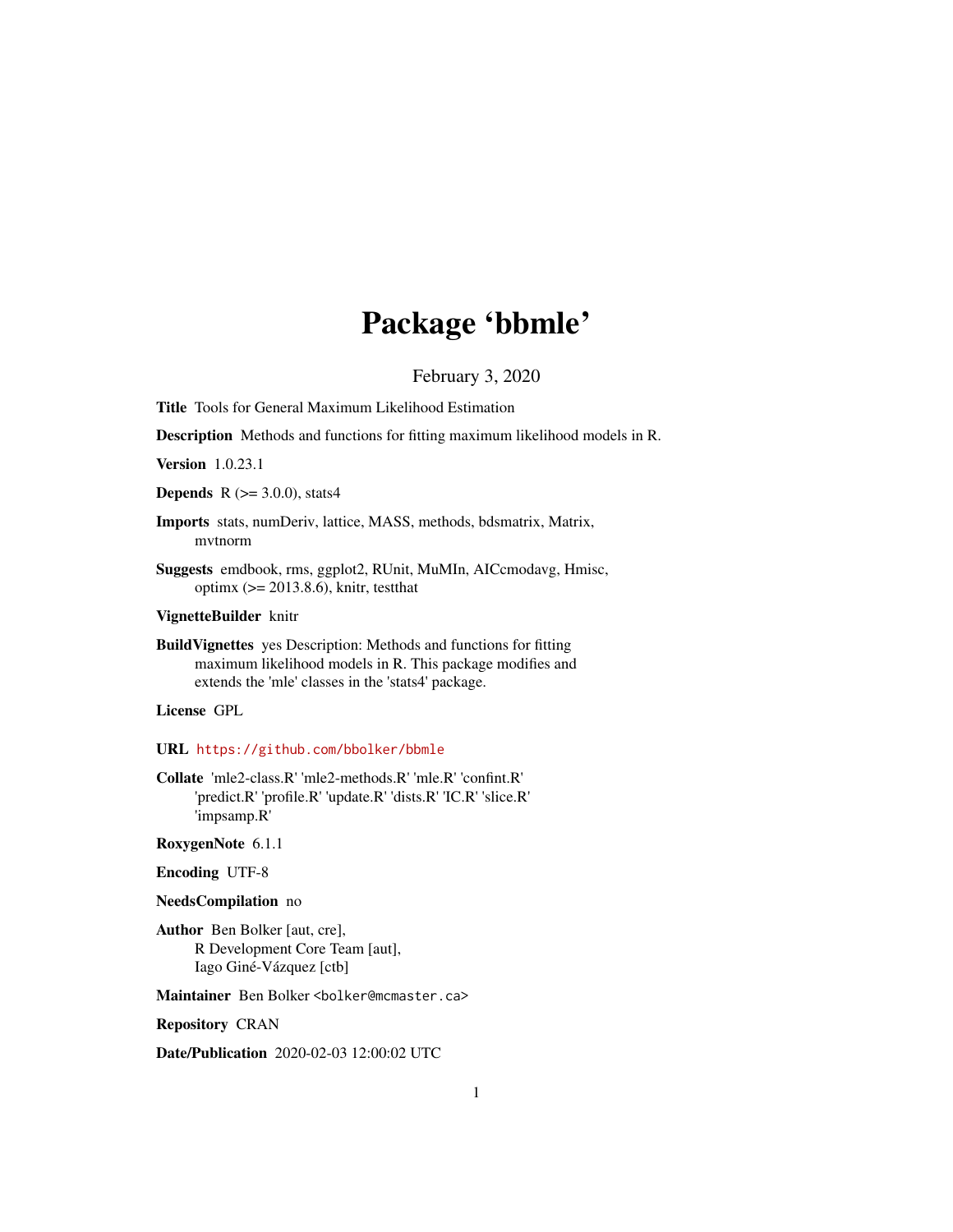# <span id="page-1-0"></span>R topics documented:

|                   | $\overline{2}$ |
|-------------------|----------------|
|                   | $\mathcal{R}$  |
|                   | 5              |
|                   | 6              |
|                   | -6             |
| IC <sub>tab</sub> | $\overline{7}$ |
|                   | $\overline{9}$ |
|                   |                |
|                   |                |
|                   |                |
|                   |                |
|                   |                |
|                   |                |
|                   |                |
|                   |                |
|                   |                |
|                   |                |
|                   |                |
|                   |                |
|                   |                |
|                   |                |
|                   | 31             |
|                   |                |

as.data.frame.profile.mle2

*convert profile to data frame*

# Description

converts a profile of a fitted mle2 object to a data frame

# Usage

```
## S3 method for class 'profile.mle2'
as.data.frame(x, row.names=NULL,
optional=FALSE, ...)
```
# Arguments

| X         | a profile object   |
|-----------|--------------------|
| row.names | row names (unused) |
| optional  | unused             |
|           | unused             |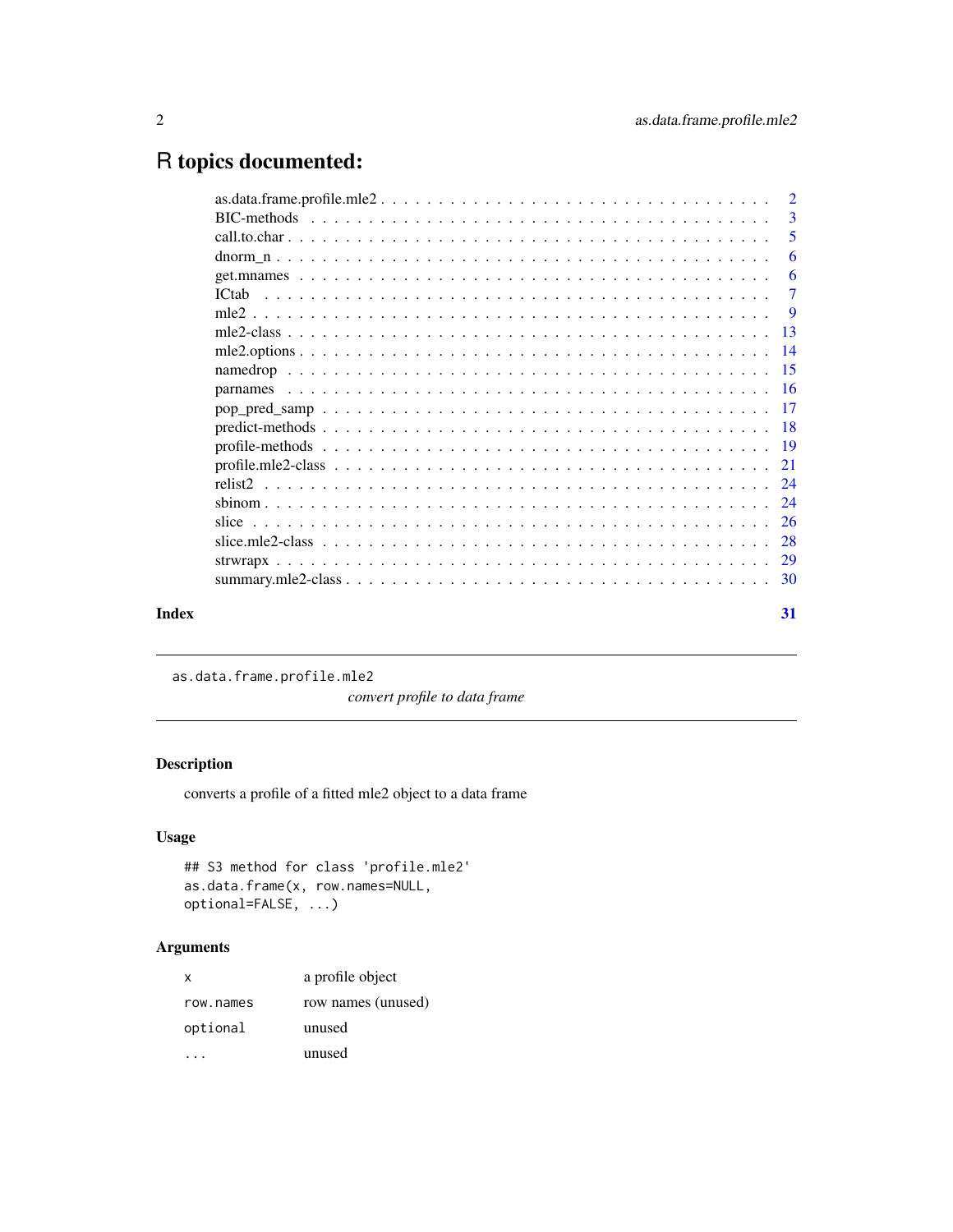#### <span id="page-2-0"></span>BIC-methods 3

# Value

a data frame with columns

| param            | name of parameter being profiled                                           |
|------------------|----------------------------------------------------------------------------|
| z                | signed square root of the deviance difference from the minimum             |
| parameter values |                                                                            |
|                  | named par. vals. par name                                                  |
| focal            | value of focal parameter: redundant, but included for plotting convenience |

### Author(s)

Ben Bolker

#### Examples

```
## use as.data.frame and lattice to plot profiles
x \le -0:10y <- c(26, 17, 13, 12, 20, 5, 9, 8, 5, 4, 8)
library(bbmle)
LL <- function(ymax=15, xhalf=6) {
      -sum(stats::dpois(y, lambda=ymax/(1+x/xhalf), log=TRUE))
 }
## uses default parameters of LL
fit1 <- mle2(LL)
p1 <- profile(fit1)
d1 <- as.data.frame(p1)
library(lattice)
xyplot(abs(z)~focal|param,data=d1,
  subset=abs(z)<3,
  type="b",
  xlab="",
 ylab=expression(paste(abs(z),
  " (square root of ",Delta," deviance)")),
  scale=list(x=list(relation="free")))
```
BIC-methods *Log likelihoods and model selection for mle2 objects*

# Description

Various functions for likelihood-based and information-theoretic model selection of likelihood models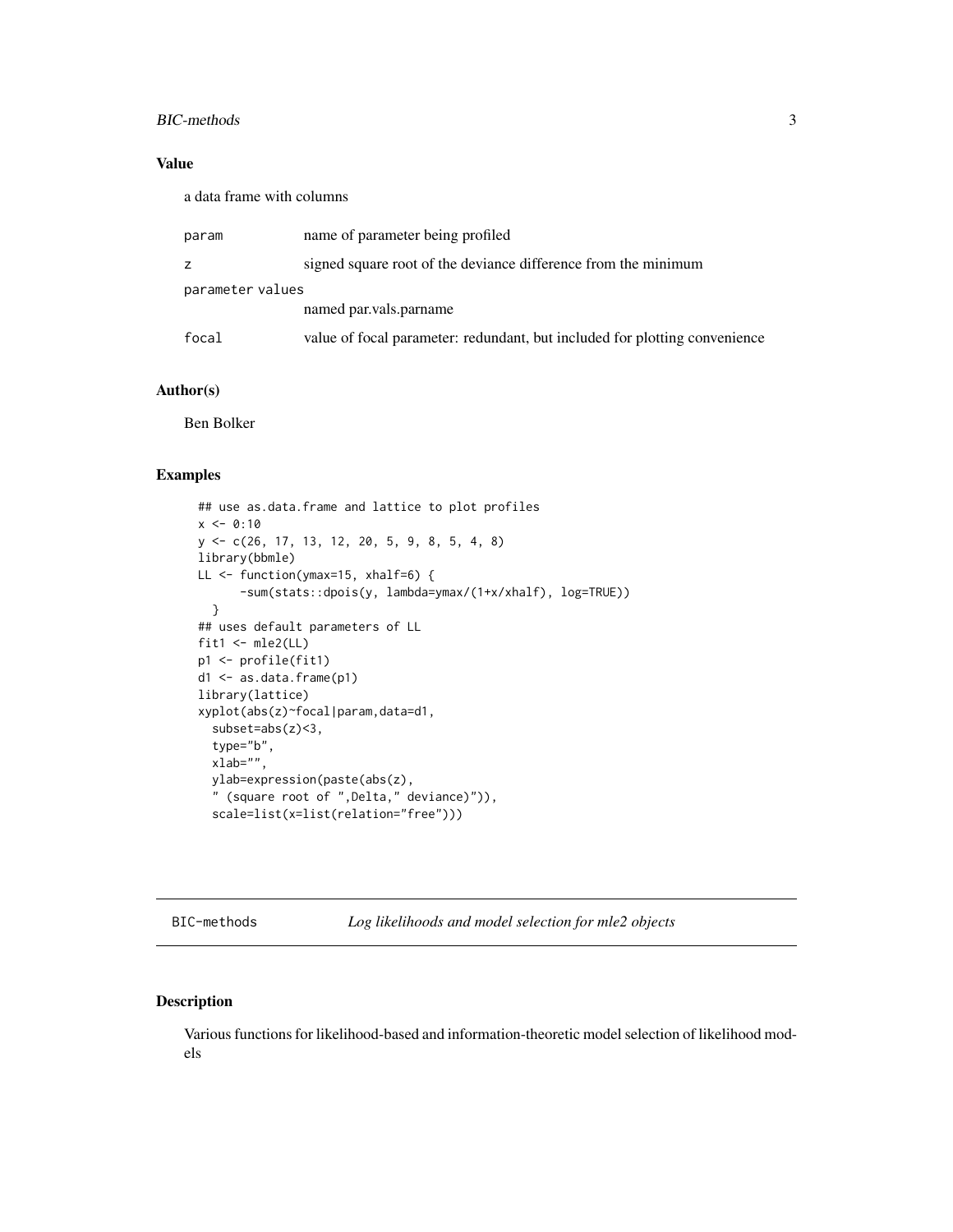# Usage

```
## S4 method for signature 'ANY,mle2,logLik'
AICc(object,...,nobs,k=2)
## S4 method for signature 'ANY,mle2,logLik'
qAIC(object,...,k=2)
## S4 method for signature 'ANY,mle2,logLik'
qAICc(object,...,nobs,k=2)
```
#### Arguments

| An optional list of additional logLik or mle2 objects (fitted to the same data<br>$\cdots$                   |  |
|--------------------------------------------------------------------------------------------------------------|--|
| set).                                                                                                        |  |
| Number of observations (sometimes obtainable as an attribute of the fit or of the<br>nobs<br>log-likelihood) |  |
| k<br>penalty parameter (nearly always left at its default value of 2)                                        |  |

#### Details

Further arguments to BIC can be specified in the ... list: delta (logical) specifies whether to include a column for delta-BIC in the output.

# Value

A table of the BIC values, degrees of freedom, and possibly delta-BIC values relative to the minimum-BIC model

#### Methods

logLik signature(object = "mle2"): Extract maximized log-likelihood.

AIC signature(object = "mle2"): Calculate Akaike Information Criterion

AICc signature(object = "mle2"): Calculate small-sample corrected Akaike Information Criterion

anova signature(object="mle2"): Likelihood Ratio Test comparision of different models

#### Note

This is implemented in an ugly way and could probably be improved!

```
d \leq - data.frame(x=0:10,y=c(26, 17, 13, 12, 20, 5, 9, 8, 5, 4, 8))
(fit <- mle2(y~dpois(lambda=ymax/(1+x/xhalf)),
    start=list(ymax=25,xhalf=3),data=d))
(fit2 <- mle2(y~dpois(lambda=(x+1)*slope),
    start=list(slope=1),data=d))
BIC(fit)
```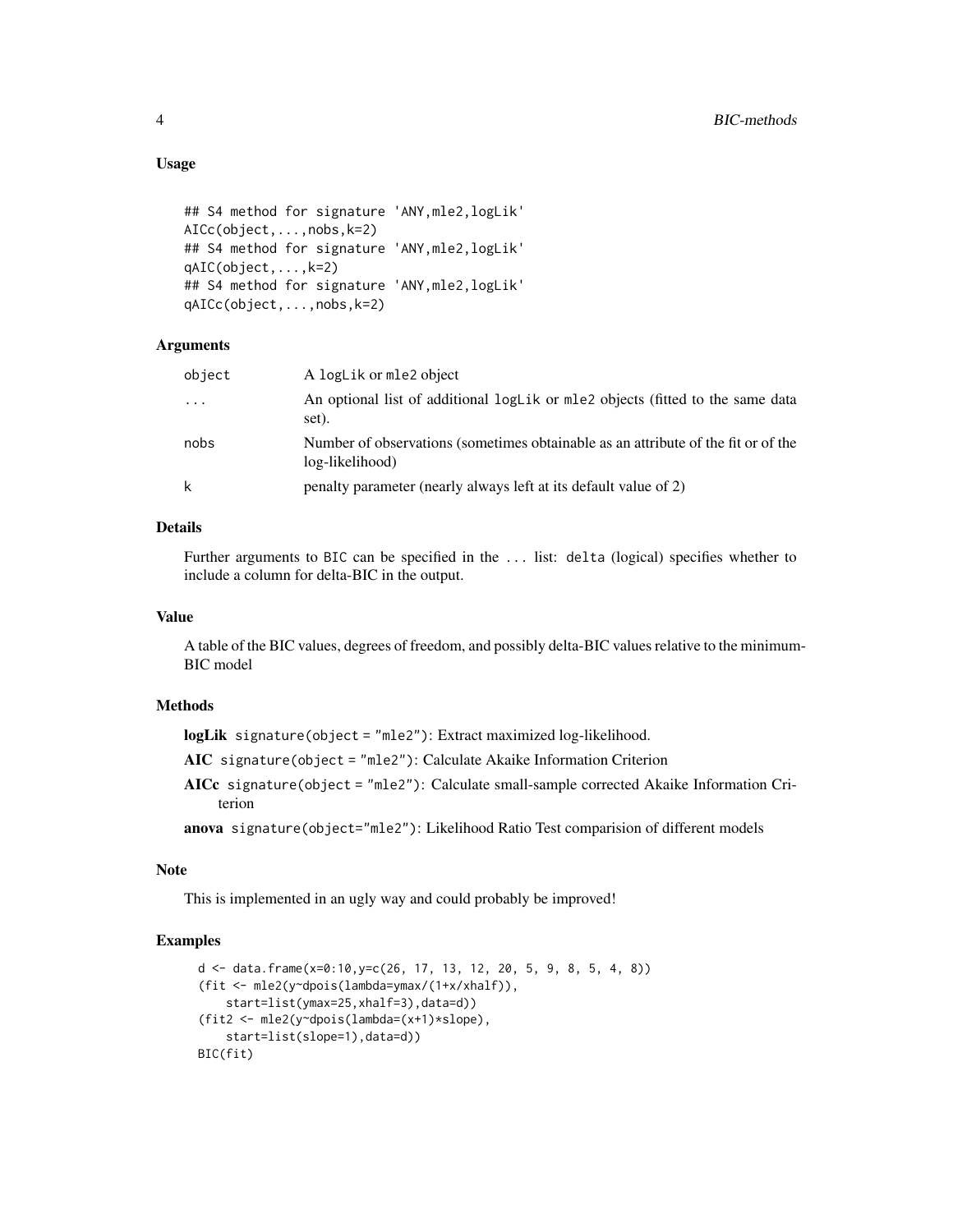#### <span id="page-4-0"></span>call.to.char 5

BIC(fit,fit2)

call.to.char *Convert calls to character*

# Description

Utility function (hack) to convert calls such as y~x to their character equivalent

# Usage

call.to.char(x)

# Arguments

x a formula (call)

# Details

It would be nice if as.character(y~x) gave "y~x", but it doesn't, so this hack achieves the same goal

# Value

a character vector of length 1

### Author(s)

Ben Bolker

```
as.character(y~x)
call.to.char(y~x)
```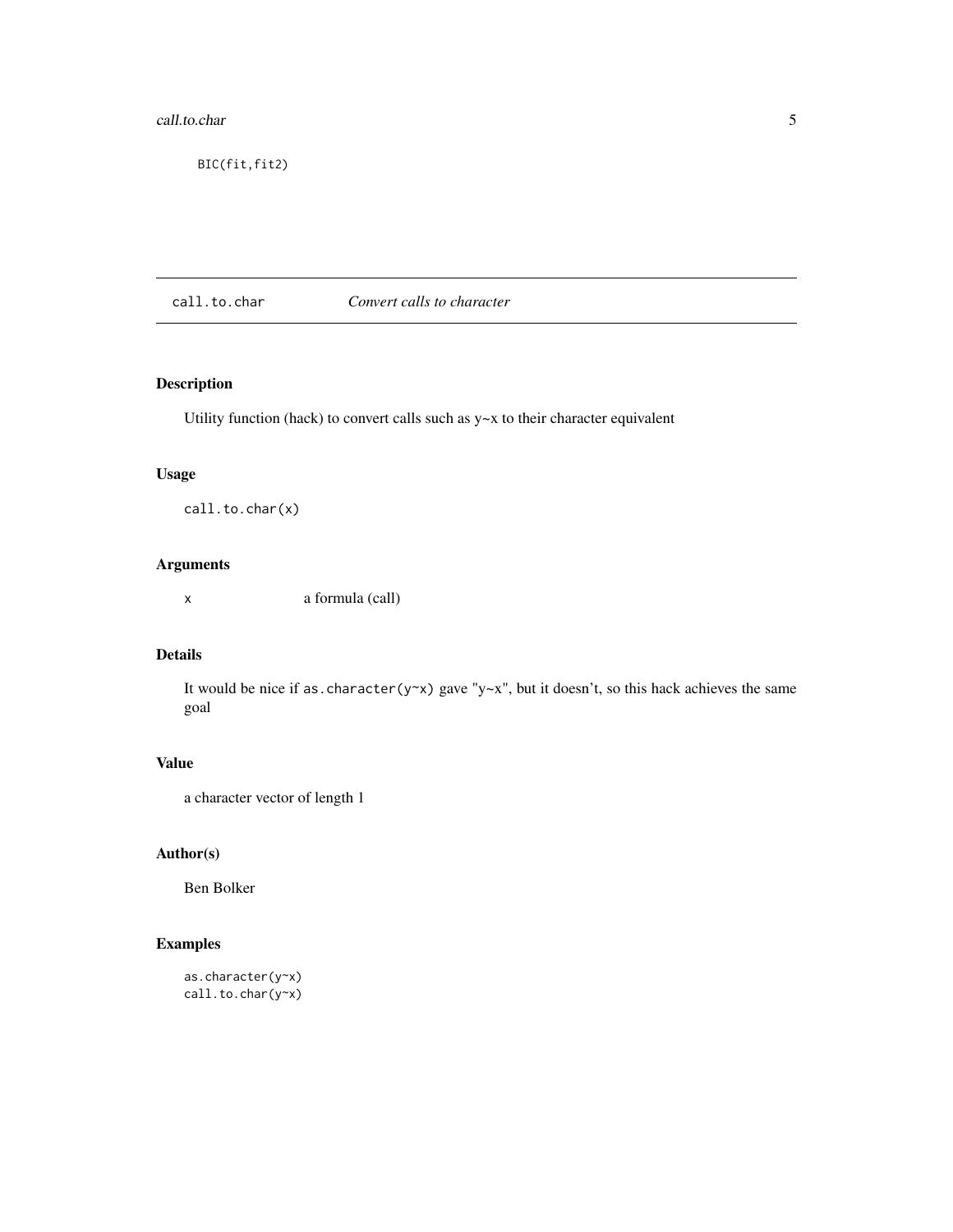<span id="page-5-0"></span>

Returns the Normal probability densities for a distribution with the given mean values and the standard deviation equal to the root mean-squared deviation between x and mu

## Usage

 $dnorm_n(x, mean, log = FALSE)$ 

### Arguments

| <b>X</b> | numeric vector of data           |
|----------|----------------------------------|
| mean     | numeric vector or mean values    |
| log      | logical: return the log-density? |

### Details

This is a convenience function, designed for the case where you're trying to compute a MLE for the mean but don't want to bother estimating the MLE for the standard deviation at the same time

# Value

Numeric vector of probability densities

# Examples

```
set.seed(101)
x \leftarrow \text{rnorm}(5, \text{mean}=3, \text{sd}=2)dnorm_n(x,mean=3,log=TRUE)
```
get.mnames *extract model names*

# Description

given a list of models, extract the names (or "model n")

#### Usage

get.mnames(Call)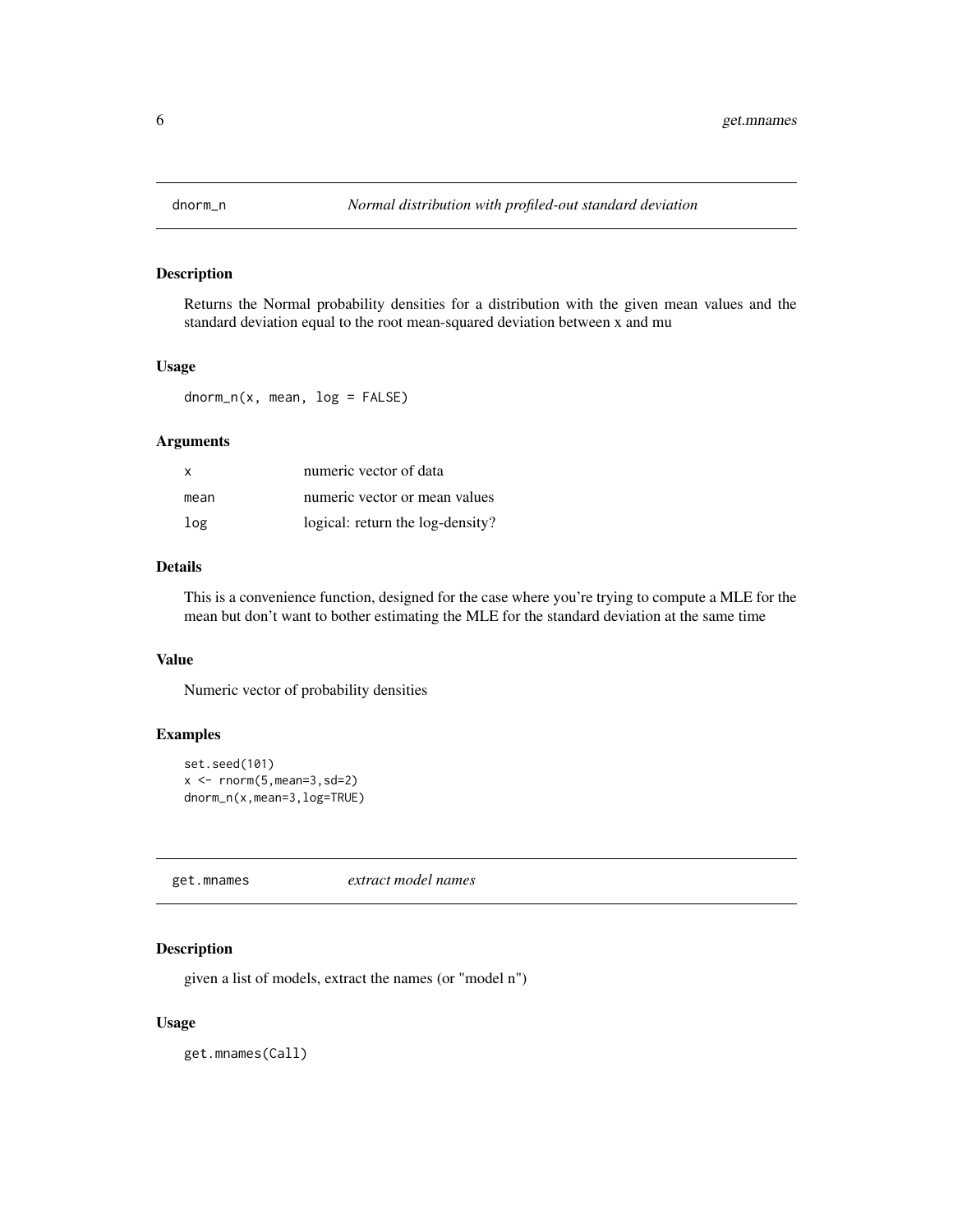#### <span id="page-6-0"></span>ICtab 7

# Arguments

Call a function call (usually a list of models)

### Value

a vector of model names

#### Author(s)

Ben Bolker

ICtab *Compute table of information criteria and auxiliary info*

# Description

Computes information criteria for a series of models, optionally giving information about weights, differences between ICs, etc.

# Usage

```
ICtab(..., type=c("AIC","BIC","AICc","qAIC","qAICc"),
   weights = FALSE, delta = TRUE, base = FALSE,
logLik=FALSE, sort = TRUE,
nobs=NULL, dispersion = 1, mnames, k = 2)
AICtab(...,mnames)
BICtab(...,mnames)
AICctab(...,mnames)
## S3 method for class 'ICtab'
print(x,...,min.weight)
```
# Arguments

| .          | a list of (logLik or?) mle objects; in the case of AICtab etc., could also include<br>other arguments to ICtab                        |
|------------|---------------------------------------------------------------------------------------------------------------------------------------|
| type       | specify information criterion to use                                                                                                  |
| base       | (logical) include base IC (and log-likelihood) values?                                                                                |
| weights    | (logical) compute IC weights?                                                                                                         |
| logLik     | (logical) include log-likelihoods in the table?                                                                                       |
| delta      | (logical) compute differences among ICs (and log-likelihoods)?                                                                        |
| sort       | (logical) sort ICs in increasing order?                                                                                               |
| nobs       | (integer) number of observations: required for type="BIC" or type="AICc"<br>unless objects have a nobs method                         |
| dispersion | overdispersion estimate, for computing qAIC: required for type="qAIC" or type="qAICc"<br>unless objects have a "dispersion" attribute |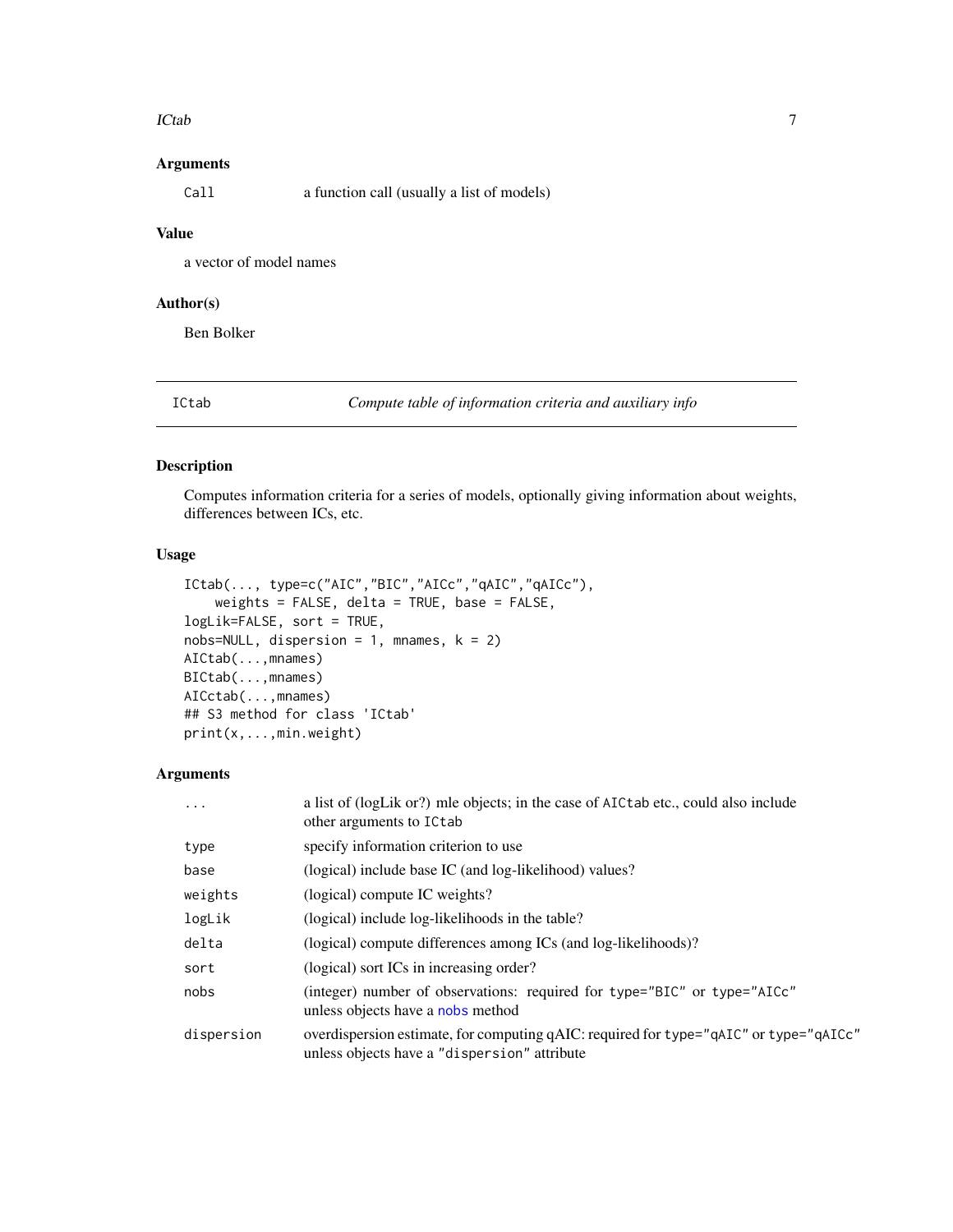<span id="page-7-0"></span>8 and 10 and 10 and 10 and 10 and 10 and 10 and 10 and 10 and 10 and 10 and 10 and 10 and 10 and 10 and 10 and 10 and 10 and 10 and 10 and 10 and 10 and 10 and 10 and 10 and 10 and 10 and 10 and 10 and 10 and 10 and 10 and

| mnames     | names for table rows: defaults to names of objects passed                               |
|------------|-----------------------------------------------------------------------------------------|
|            | penalty term (largely unused: left at default of 2)                                     |
|            | an ICtab object                                                                         |
| min.weight | minimum weight for exact reporting (smaller values will be reported as "<[min.weight]") |

# Value

A data frame containing:

| - TC    | information criterion                   |
|---------|-----------------------------------------|
| df      | degrees of freedom/number of parameters |
| dTC.    | difference in IC from minimum-IC model  |
| weights | $exp(-dIC/2)/sum(exp(-dIC/2))$          |

#### **Note**

(1) The print method uses sensible defaults; all ICs are rounded to the nearest 0.1, and IC weights are printed using [format.pval](#page-0-0) to print an inequality for values <0.001. (2) The computation of degrees of freedom/number of parameters (e.g., whether variance parameters are included in the total) varies enormously between packages. As long as the df computations for a given set of models is consistent, differences don't matter, but one needs to be careful with log likelihoods and models taken from different packages. If necessary one can change the degrees of freedom manually by saying  $attr(obj, "df") < -df.new$ , where df.new is the desired number of parameters. (3) Defaults have changed to sort=TRUE, base=FALSE, delta=TRUE, to match my conviction that it rarely makes sense to report the overall values of information criteria

# Author(s)

Ben Bolker

# References

Burnham and Anderson 2002

```
set.seed(101)
d \leq data.frame(x=1:20,y=rpois(20,lambda=2))
m0 \leq -g \ln(y \sim 1, \text{data}=d)m1 \leq update(m0, .\infty)
m2 \leq update(m0, \simpoly(x,2))
AICtab(m0,m1,m2,mnames=LETTERS[1:3])
AICtab(m0,m1,m2,base=TRUE,logLik=TRUE)
AICtab(m0,m1,m2,logLik=TRUE)
AICctab(m0,m1,m2,weights=TRUE)
print(AICctab(m0,m1,m2,weights=TRUE),min.weight=0.1)
```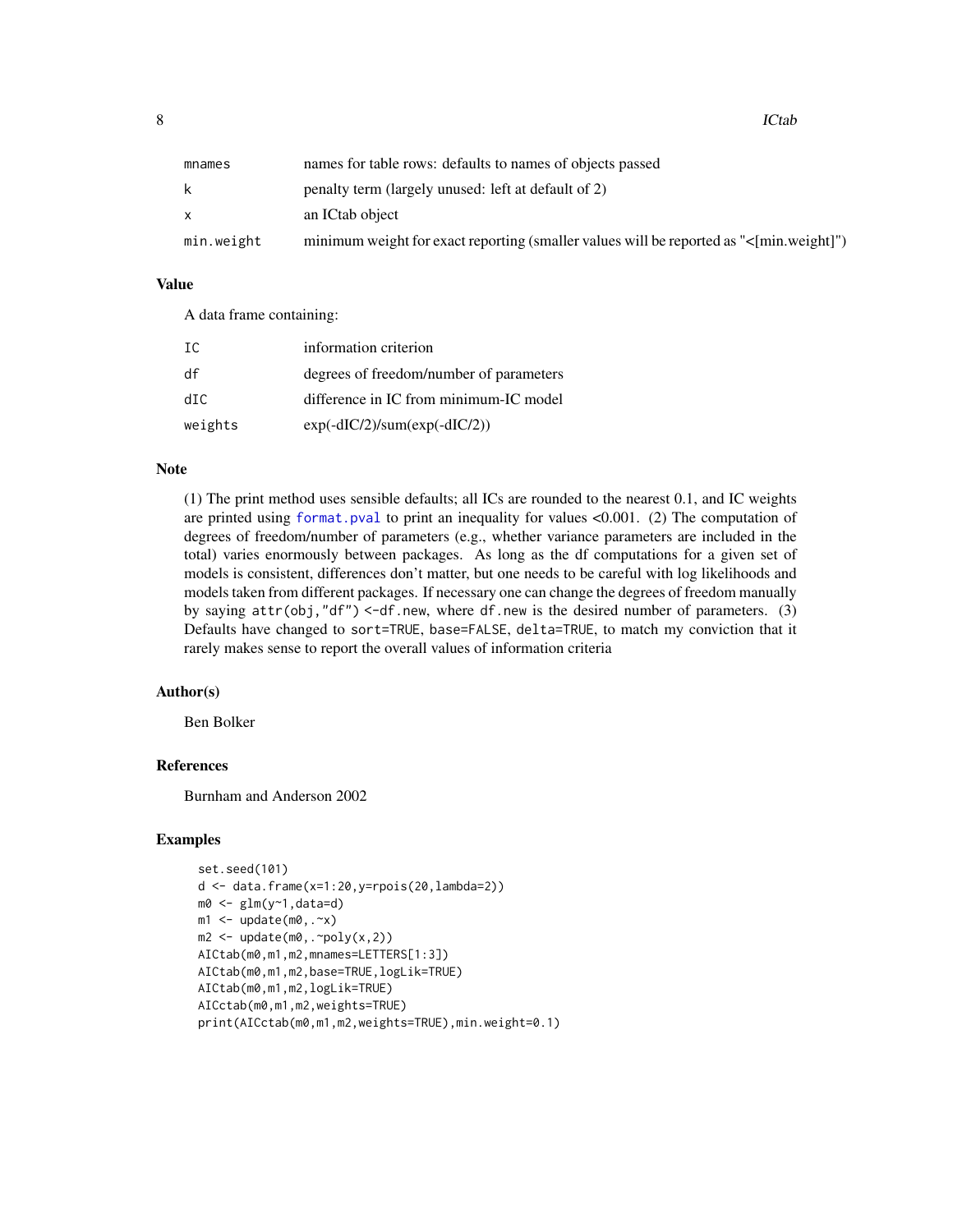<span id="page-8-1"></span><span id="page-8-0"></span>Estimate parameters by the method of maximum likelihood.

# Usage

```
mle2(minuslogl, start, method, optimizer,
    fixed = NULL, data=NULL,
    subset=NULL,
default.start=TRUE, eval.only = FALSE, vecpar=FALSE,
parameters=NULL,
parnames=NULL,
skip.hessian=FALSE,
hessian.opts=NULL,
use.ginv=TRUE,
trace=FALSE,
browse_obj=FALSE,
gr=NULL,
optimfun,...)
calc_mle2_function(formula,parameters, links, start,
   parnames, use.deriv=FALSE, data=NULL, trace=FALSE)
```
#### Arguments

| minuslogl     | Function to calculate negative log-likelihood, or a formula                                                                                                                                                                                                                                                                                     |
|---------------|-------------------------------------------------------------------------------------------------------------------------------------------------------------------------------------------------------------------------------------------------------------------------------------------------------------------------------------------------|
| start         | Named list. Initial values for optimizer                                                                                                                                                                                                                                                                                                        |
| method        | Optimization method to use. See optim.                                                                                                                                                                                                                                                                                                          |
| optimizer     | Optimization function to use. Currently available choices are "optim" (the de-<br>fault), "nlm", "nlminb", "constrOptim", "optimx", and "optimize". If "optimx" is<br>used, (1) the optimx package must be explicitly loaded with load or require ( <i>Warning</i> :<br>Options other than the default may be poorly tested, use with caution.) |
| fixed         | Named list. Parameter values to keep fixed during optimization.                                                                                                                                                                                                                                                                                 |
| data          | list of data to pass to negative log-likelihood function: must be specified if<br>minuslogl is specified as a formula                                                                                                                                                                                                                           |
| subset        | logical vector for subsetting data (STUB)                                                                                                                                                                                                                                                                                                       |
| default.start | Logical: allow default values of minuslogl as starting values?                                                                                                                                                                                                                                                                                  |
| eval.only     | Logical: return value of minuslogl(start) rather than optimizing                                                                                                                                                                                                                                                                                |
| vecpar        | Logical: is first argument a vector of all parameters? (For compatibility with<br>optim.) If vecpar is TRUE, then you should use parnames to define the parame-<br>ter names for the negative log-likelihood function.                                                                                                                          |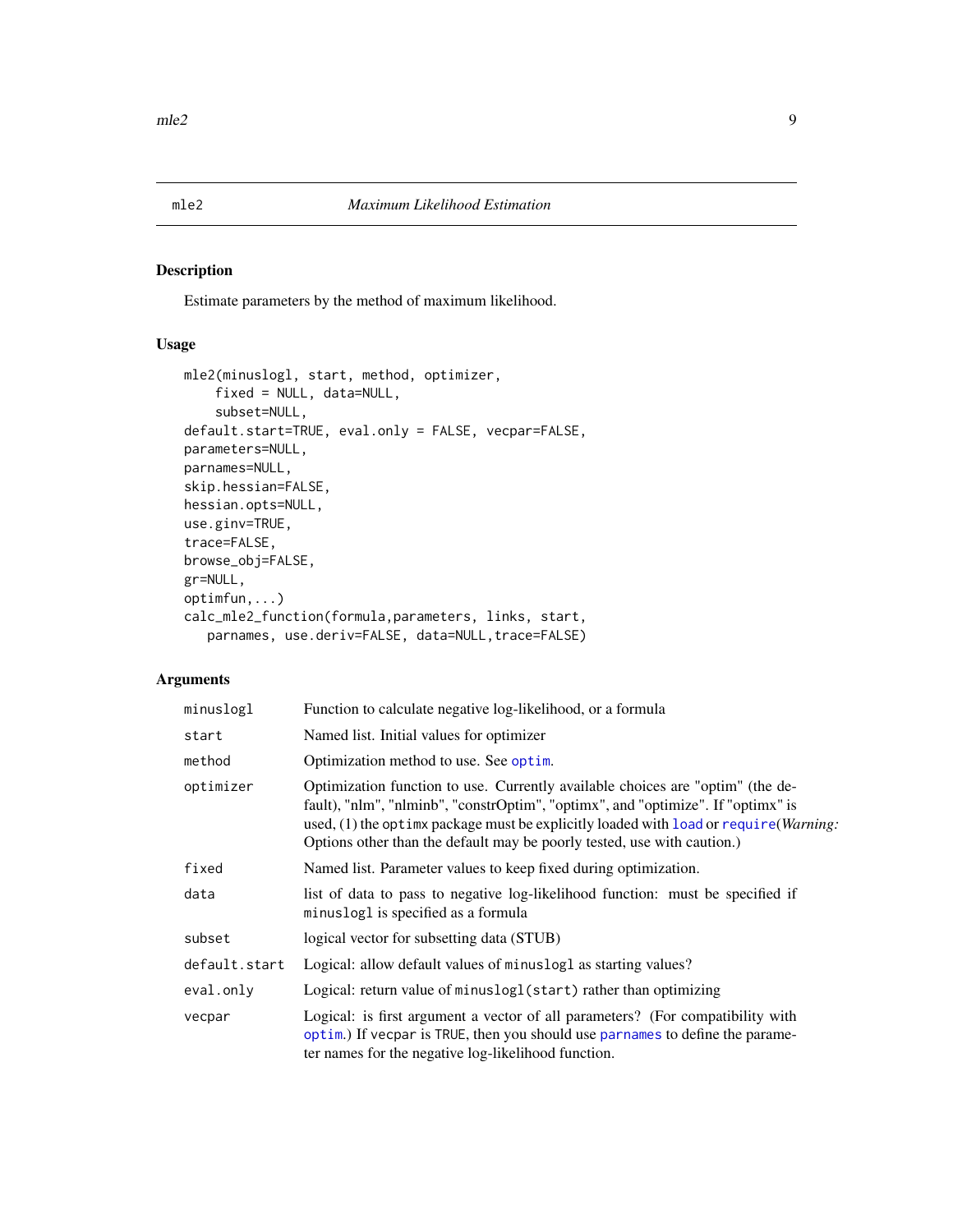<span id="page-9-0"></span>

| parameters   | List of linear models for parameters. MUST BE SPECIFIED IN THE SAME<br>ORDER as the start vector (this is a bug/restriction that I hope to fix soon, but<br>in the meantime beware) |
|--------------|-------------------------------------------------------------------------------------------------------------------------------------------------------------------------------------|
| links        | (unimplemented) specify transformations of parameters                                                                                                                               |
| parnames     | List (or vector?) of parameter names                                                                                                                                                |
| gr           | gradient function                                                                                                                                                                   |
| .            | Further arguments to pass to optimizer                                                                                                                                              |
| formula      | a formula for the likelihood (see Details)                                                                                                                                          |
| trace        | Logical: print parameter values tested?                                                                                                                                             |
| browse_obj   | Logical: drop into browser() within the objective function?                                                                                                                         |
| skip.hessian | Bypass Hessian calculation?                                                                                                                                                         |
| hessian.opts | Options for Hessian calculation, passed through to the hessian function                                                                                                             |
| use.ginv     | Use generalized inverse (ginv) to compute approximate variance-covariance                                                                                                           |
| optimfun     | user-supplied optimization function. Must take exactly the same arguments and<br>return exactly the same structure as optim.                                                        |
| use.deriv    | (experimental, not yet implemented): construct symbolic derivatives based on<br>formula?                                                                                            |

#### Details

The [optim](#page-0-0) optimizer is used to find the minimum of the negative log-likelihood. An approximate covariance matrix for the parameters is obtained by inverting the Hessian matrix at the optimum.

The minuslogl argument can also specify a formula, rather than an objective function, of the form  $x \sim d$ distn(param1,...,paramn). In this case ddistn is taken to be a probability or density function, which must have (literally) x as its first argument (although this argument may be interpreted as a matrix of multivariate responses) and which must have a log argument that can be used to specify the log-probability or log-probability-density is required. If a formula is specified, then parameters can contain a list of linear models for the parameters.

If a formula is given and non-trivial linear models are given in parameters for some of the variables, then model matrices will be generated using model.matrix. start can be given:

- as a list containing lists, with each list corresponding to the starting values for a particular parameter;
- just for the higher-level parameters, in which case all of the additional parameters generated by model.matrix will be given starting values of zero (unless a no-intercept formula with -1 is specified, in which case all the starting values for that parameter will be set equal)
- (to be implemented!) as an exhaustive (flat) list of starting values (in the order given by model.matrix)

The trace argument applies only when a formula is specified. If you specify a function, you can build in your own print() or cat() statement to trace its progress. (You can also specify a value for trace as part of a control list for [optim](#page-0-0)(): see optim.)

The skip.hessian argument is useful if the function is crashing with a "non-finite finite difference value" error when trying to evaluate the Hessian, but will preclude many subsequent confidence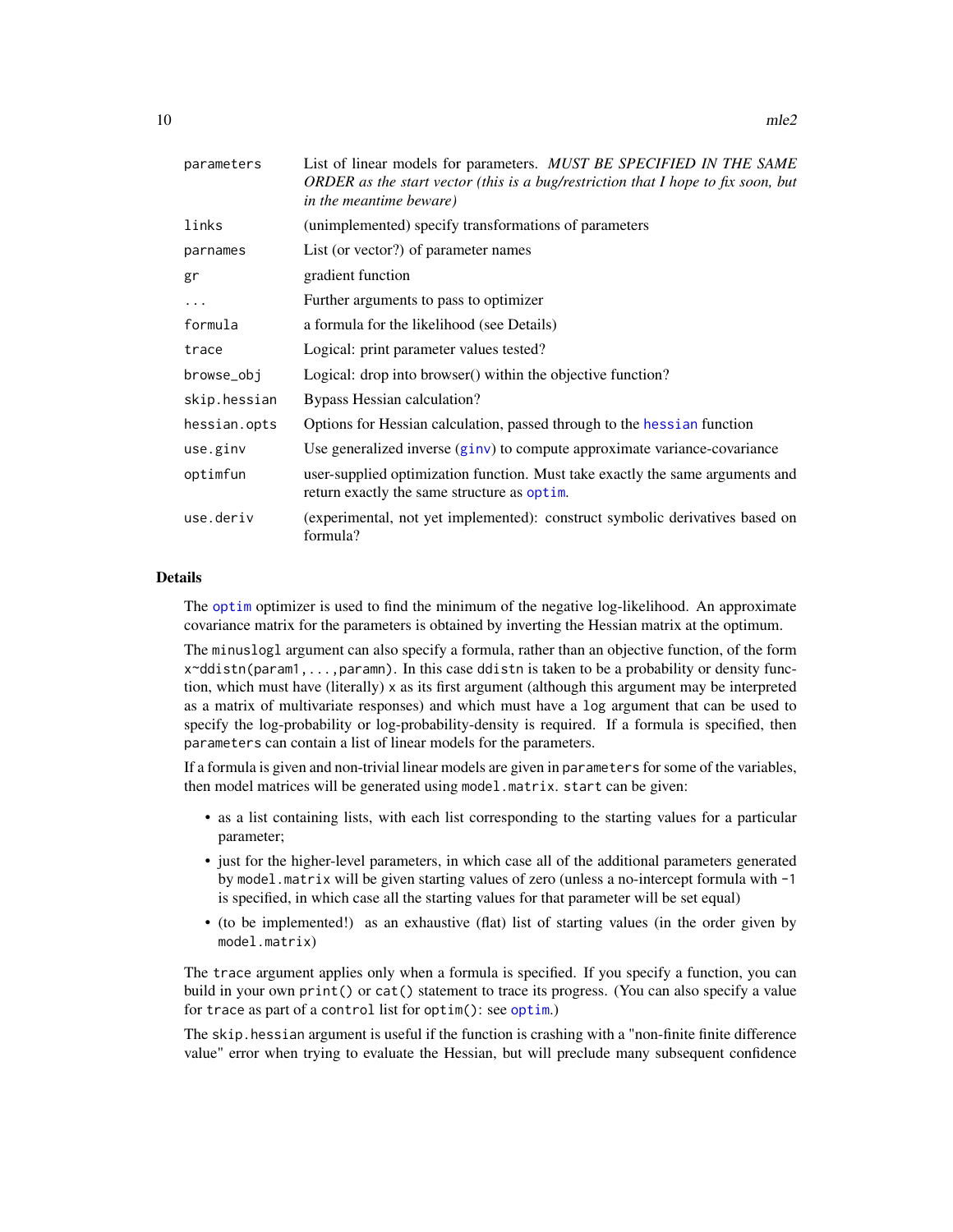<span id="page-10-0"></span>interval calculations. (You will know the Hessian is failing if you use method="Nelder-Mead" and still get a finite-difference error.)

If convergence fails, see the manual page of the relevant optimizer ([optim](#page-0-0) by default, but possibly [nlm](#page-0-0), [nlminb](#page-0-0), [optimx](#page-0-0), or [constrOptim](#page-0-0) if you have set the value of optimizer) for the meanings of the error codes/messages.

#### Value

An object of class "mle2".

#### Warning

Do not use a higher-level variable named .i in parameters – this is reserved for internal use.

#### Note

Note that the minuslogl function should return the negative log-likelihood, -log L (not the loglikelihood, log L, nor the deviance, -2 log L). It is the user's responsibility to ensure that the likelihood is correct, and that asymptotic likelihood inference is valid (e.g. that there are "enough" data and that the estimated parameter values do not lie on the boundary of the feasible parameter space).

If lower, upper, control\$parscale, or control\$ndeps are specified for optim fits, they must be named vectors.

The requirement that data be specified when using the formula interface is relatively new: it saves many headaches on the programming side when evaluating the likelihood function later on (e.g. for profiling or constructing predictions). Since data.frame uses the names of its arguments as column names by default, it is probably the easiest way to package objects that are lying around in the global workspace for use in mle2 (provided they are all of the same length).

When optimizer is set to "optimx" and multiple optimization methods are used (i.e. the methods argument has more than one element, or all.methods=TRUE is set in the control options), the best (minimum negative log-likelihood) solution will be saved, regardless of reported convergence status (and future operations such as profiling on the fit will only use the method that found the best result).

#### See Also

[mle2-class](#page-12-1)

```
x < -0:10y <- c(26, 17, 13, 12, 20, 5, 9, 8, 5, 4, 8)
d \leq - data.frame(x, y)## in general it is best practice to use the `data' argument,
## but variables can also be drawn from the global environment
LL <- function(ymax=15, xhalf=6)
    -sum(stats::dpois(y, lambda=ymax/(1+x/xhalf), log=TRUE))
## uses default parameters of LL
(fit <- mle2(LL))
fit1F <- mle2(LL, fixed=list(xhalf=6))
```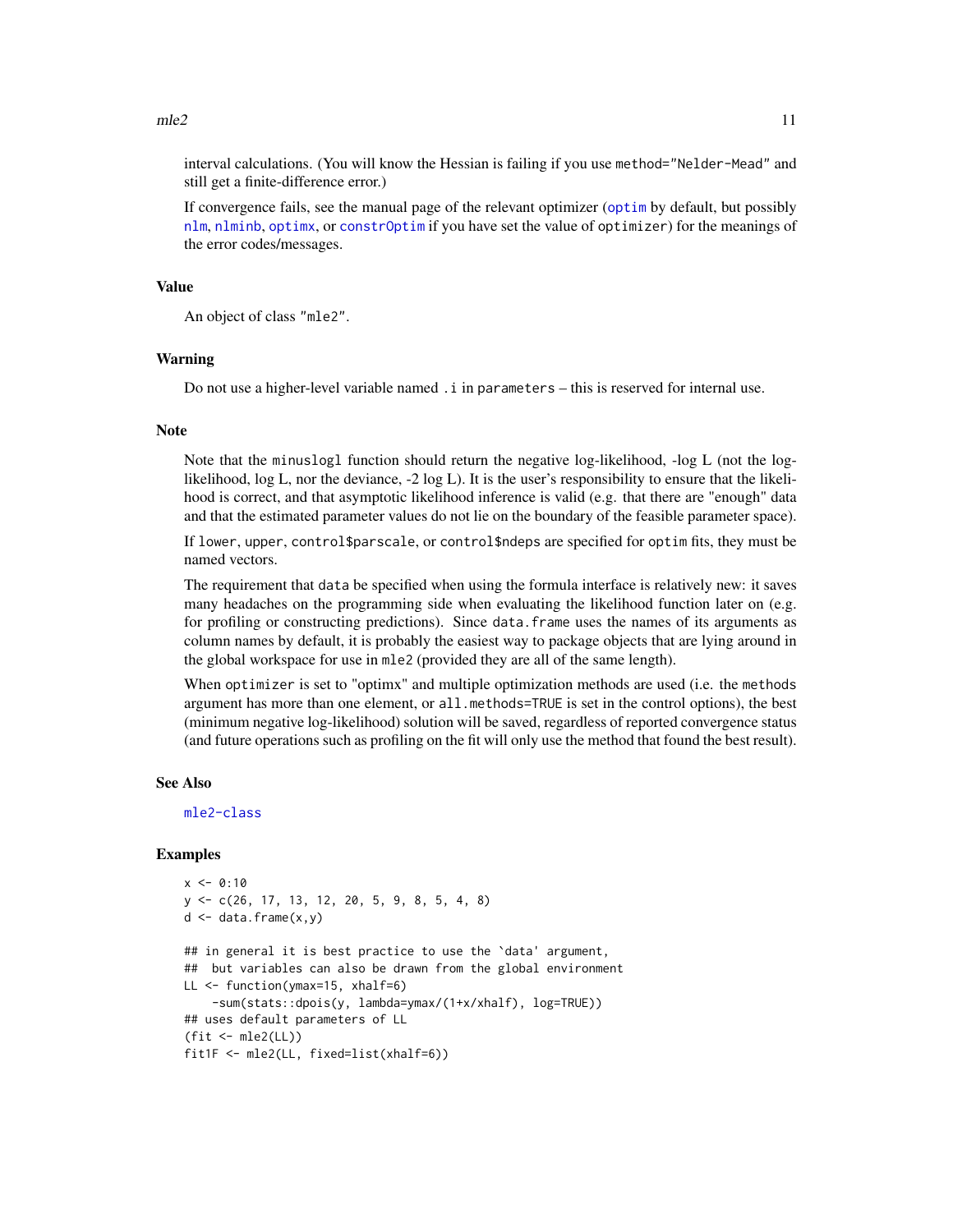```
coef(fit1F)
coef(fit1F,exclude.fixed=TRUE)
(fit0 <- mle2(y~dpois(lambda=ymean),start=list(ymean=mean(y)),data=d))
anova(fit0,fit)
summary(fit)
logLik(fit)
vcov(fit)
p1 <- profile(fit)
plot(p1, absVal=FALSE)
confint(fit)
## use bounded optimization
## the lower bounds are really > 0, but we use >= 0 to stress-test
## profiling; note lower must be named
(fit1 <- mle2(LL, method="L-BFGS-B", lower=c(ymax=0, xhalf=0)))
p1 <- profile(fit1)
plot(p1, absVal=FALSE)
## a better parameterization:
LL2 <- function(lymax=log(15), lxhalf=log(6))
    -sum(stats::dpois(y, lambda=exp(lymax)/(1+x/exp(lxhalf)), log=TRUE))
(fit2 <- mle2(LL2))
plot(profile(fit2), absVal=FALSE)
exp(confint(fit2))
vcov(fit2)
cov2cor(vcov(fit2))
mle2(y~dpois(lambda=exp(lymax)/(1+x/exp(lhalf))),
   start=list(lymax=0,lhalf=0),
   data=d,
   parameters=list(lymax~1,lhalf~1))
## Not run:
## try bounded optimization with nlminb and constrOptim
(fit1B <- mle2(LL, optimizer="nlminb", lower=c(lymax=1e-7, lhalf=1e-7)))
p1B <- profile(fit1B)
confint(p1B)
(fit1C <- mle2(LL, optimizer="constrOptim", ui = c(lymax=1,lhalf=1), ci=2,
   method="Nelder-Mead"))
set.seed(1001)
lymax \leq c(0,2)lhalf <-0x \leftarrow sort(runif(200))g <- factor(sample(c("a","b"),200,replace=TRUE))
y <- rnbinom(200,mu=exp(lymax[g])/(1+x/exp(lhalf)),size=2)
d2 \leq data.frame(x, g, y)fit3 <- mle2(y~dnbinom(mu=exp(lymax)/(1+x/exp(lhalf)),size=exp(logk)),
    parameters=list(lymax~g),data=d2,
```

```
start=list(lymax=0,lhalf=0,logk=0))
```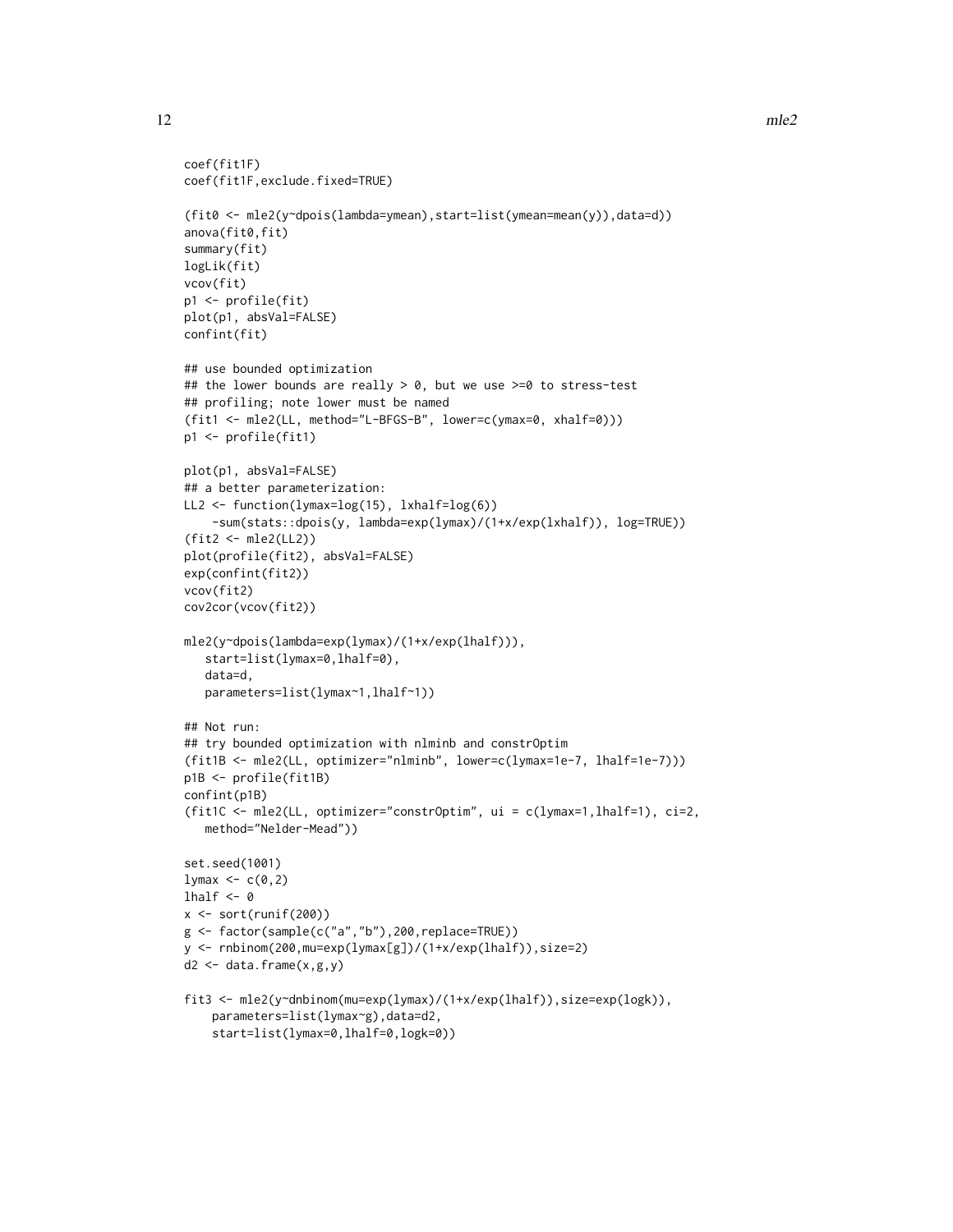#### <span id="page-12-0"></span> $mle2-class$  13

## End(Not run)

<span id="page-12-1"></span>

#### **Description**

This class encapsulates results of a generic maximum likelihood procedure.

#### Objects from the Class

Objects can be created by calls of the form new("mle2",...), but most often as the result of a call to [mle2](#page-8-1).

# **Slots**

call: (language) The call to [mle2](#page-8-1).

- call.orig: (language) The call to [mle2](#page-8-1), saved in its original form (i.e. without data arguments evaluated).
- coef: (numeric) Vector of estimated parameters.
- data: (data frame or list) Data with which to evaluate the negative log-likelihood function
- fullcoef: (numeric) Fixed and estimated parameters.
- vcov: (numeric matrix) Approximate variance-covariance matrix, based on the second derivative matrix at the MLE.
- min: (numeric) Minimum value of objective function = minimum negative log-likelihood.

details: (list) Return value from [optim](#page-0-0).

- minuslogl: (function) The negative log-likelihood function.
- optimizer: (character) The optimizing function used.
- method: (character) The optimization method used.
- formula: (character) If a formula was specified, a character vector giving the formula and parameter specifications.

#### Methods

- coef signature(object = "mle2"): Extract coefficients. If exclude.fixed=TRUE (it is FALSE by default), only the non-fixed parameter values are returned.
- confint signature(object = "mle2"): Confidence intervals from likelihood profiles, or quadratic approximations, or root-finding.
- show signature(object = "mle2"): Display object briefly.

show signature(object = "summary.mle2"): Display object briefly.

summary signature(object = "mle2"): Generate object summary.

update signature(object = "mle2"): Update fit.

vcov signature(object = "mle2"): Extract variance-covariance matrix.

formula signature(object="mle2"): Extract formula

plot signature(object="profile.mle2,missing"): Plot profile.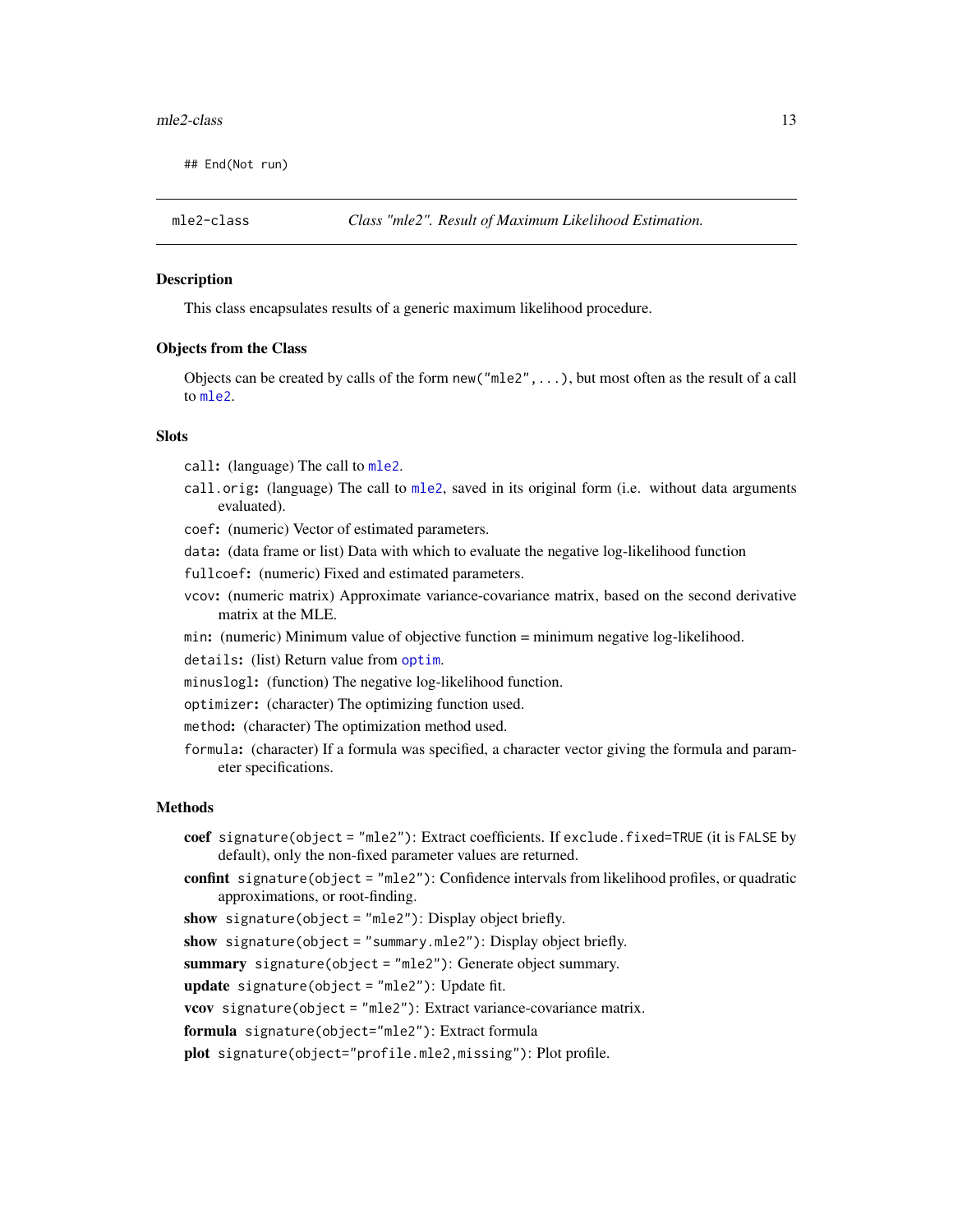#### Details on the confint method

When the parameters in the original fit are constrained using lower or upper, or when prof. lower or prof.upper are set, and the confidence intervals lie outside the constraint region, confint will return NA. This may be too conservative – in some cases, the appropriate answer would be to set the confidence limit to the lower/upper bound as appropriate – but it is the most general answer.

(If you have a strong opinion about the need for a new option to confint that sets the bounds to the limits automatically, please contact the package maintainer.)

#### Examples

```
x < -0:10y <- c(26, 17, 13, 12, 20, 5, 9, 8, 5, 4, 8)
lowerbound \leq c(a=2,b=-0.2)
d \leq - data.frame(x, y)fit1 <- mle2(y~dpois(lambda=exp(a+b*x)),start=list(a=0,b=2),data=d,
method="L-BFGS-B",lower=c(a=2,b=-0.2))
(cc <- confint(fit1,quietly=TRUE))
## to set the lower bounds to the limit
na_lower \leftarrow is.na(cc[,1])cc[na_lower,1] <- lowerbound[na_lower]
cc
```
mle2.options *Options for maximum likelihood estimation*

# Description

Query or set MLE parameters

#### Usage

```
mle2.options(...)
```
#### Arguments

... names of arguments to query, or a list of values to set

#### Details

optim.method name of optimization method (see [optim](#page-0-0) for choices)

- confint name of confidence interval method: choices are "spline", "uniroot", "hessian" corresponding to spline inversion, attempt to find best answer via uniroot, information-matrix approximation
- optimizer optimization function to use by default (choices: "optim", "nlm", "nlminb", "constrOptim")

<span id="page-13-0"></span>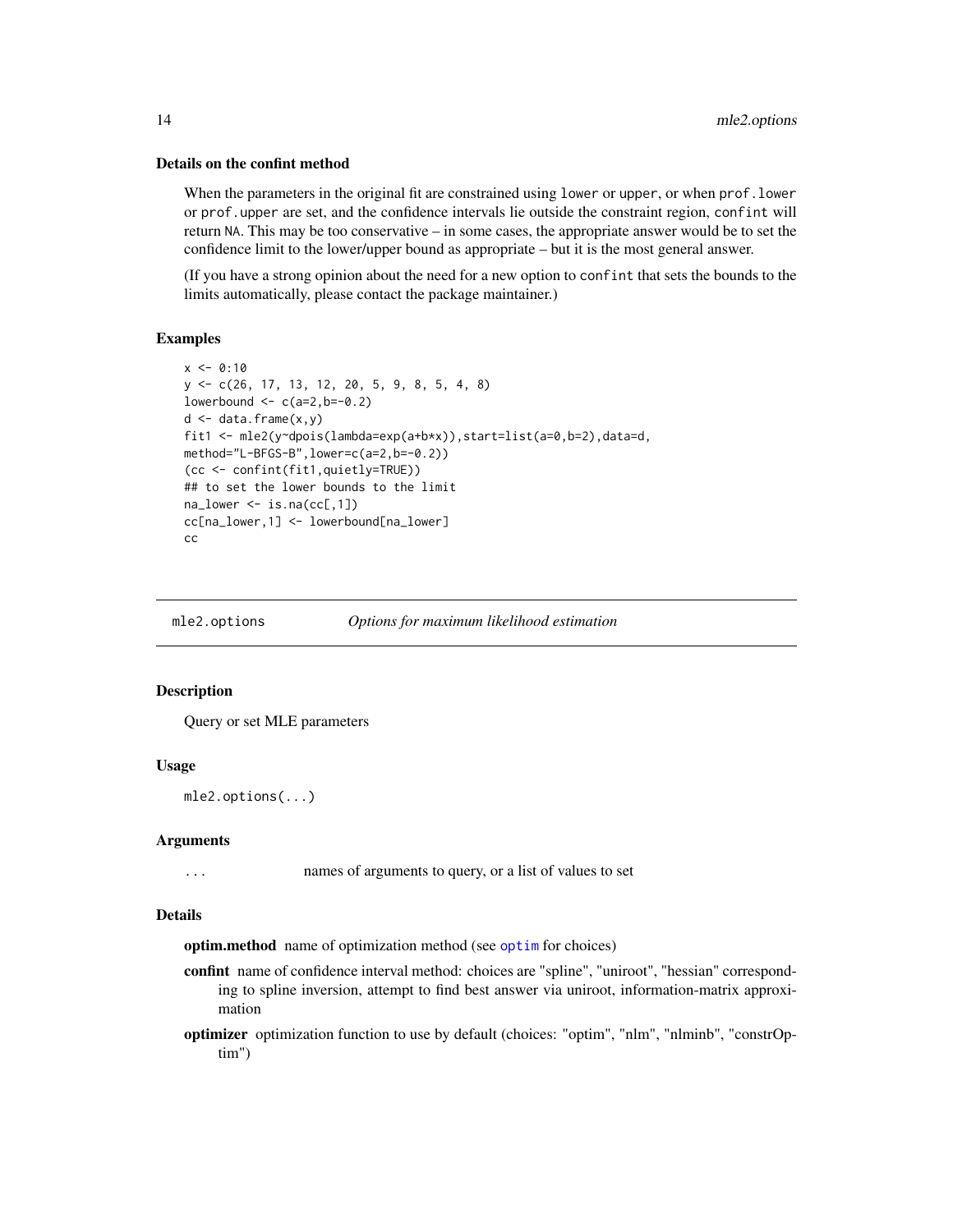#### <span id="page-14-0"></span>namedrop 15

# Value

Values of queried parameters, or (invisibly) the full list of parameters

#### See Also

[mle2-class](#page-12-1)

namedrop *drop unneeded names from list elements*

# Description

goes through a list (containing a combination of single- and multiple-element vectors) and removes redundant names that will make trouble for mle

### Usage

namedrop(x)

#### Arguments

x a list of named or unnamed, typically numeric, vectors

#### Details

examines each element of x. If the element has length one and is a named vector, the name is removed; if length $(x)$  is greater than 1, but all the names are the same, the vector is renamed

#### Value

the original list, with names removed/added

# Author(s)

Ben Bolker

```
x = list(a=c(a=1), b=c(d=1, d=2), c=c(a=1, b=2, c=3))names(unlist(namedrop(x)))
names(unlist(namedrop(x)))
```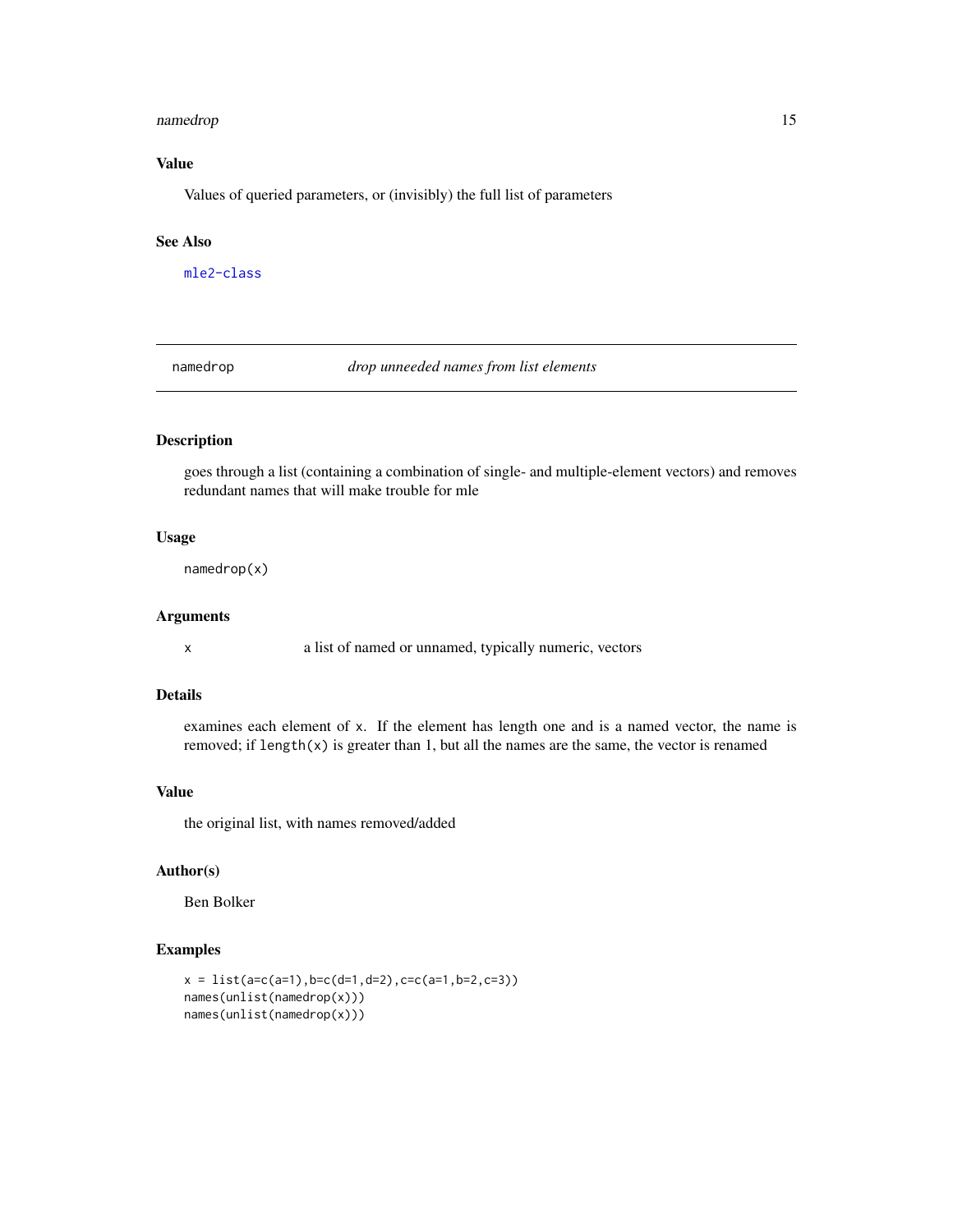<span id="page-15-1"></span><span id="page-15-0"></span>

Gets and sets the "parnames" attribute on a negative log-likelihood function

#### Usage

parnames(obj) parnames(obj) <- value

# Arguments

| obi   | a negative log-likelihood function    |
|-------|---------------------------------------|
| value | a character vector of parameter names |

# Details

The parnames attribute is used by mle2() when the negative log-likelihood function takes a parameter vector, rather than a list of parameters; this allows users to use the same objective function for optim() and mle2()

#### Value

Returns the parnames attribute (a character vector of parameter names) or sets it.

#### Author(s)

Ben Bolker

```
x \le -1:5set.seed(1001)
y <- rbinom(5,prob=x/(1+x),size=10)
mfun <- function(p) {
  a \leq p[1]b \leq -p[2]-sum(dbinom(y,prob=a*x/(b+x),size=10,log=TRUE))
}
optim(fn=mfun,par=c(1,1))
parnames(mfun) <- c("a","b")
mle2(minuslogl=mfun,start=c(a=1,b=1),method="Nelder-Mead")
```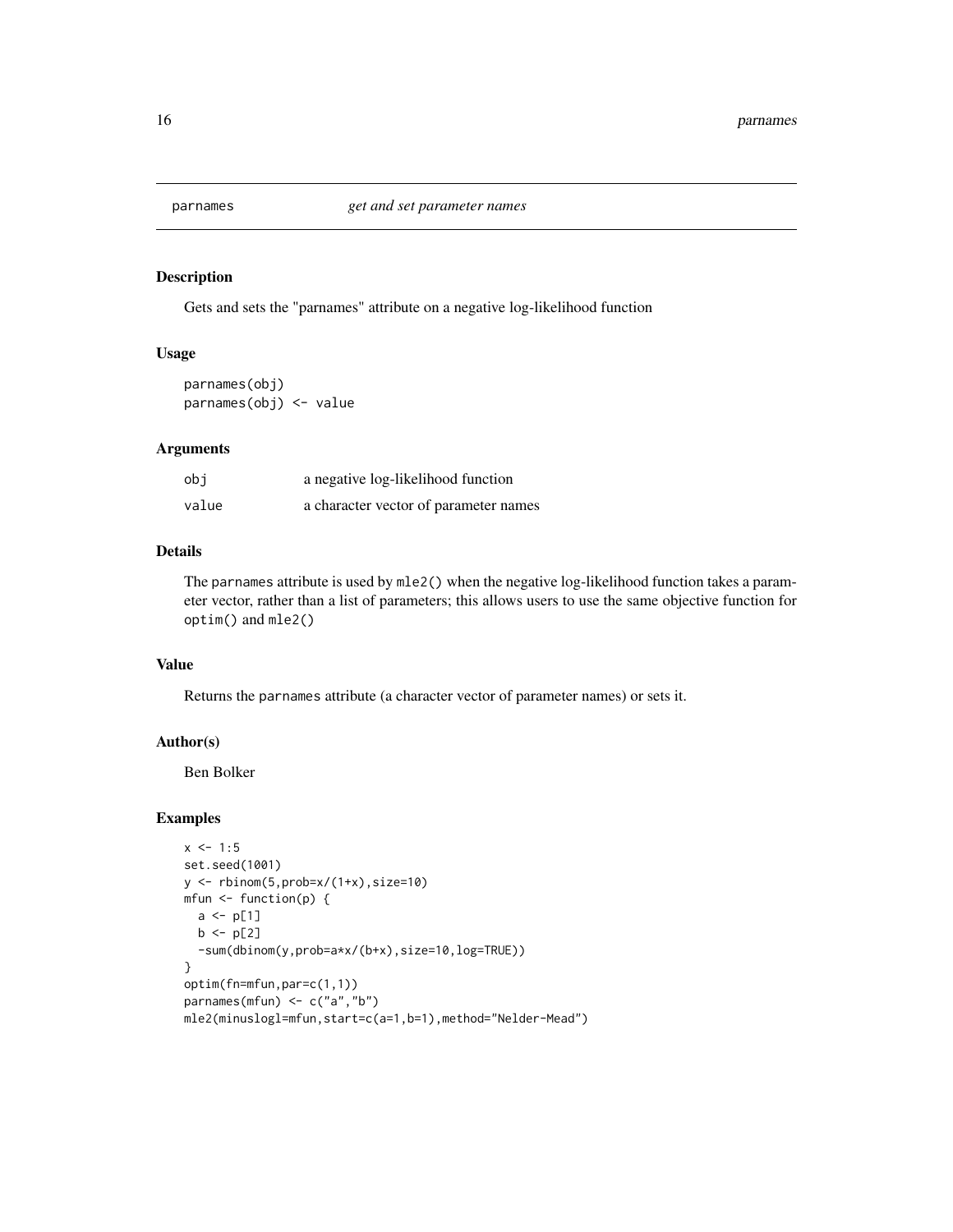<span id="page-16-0"></span>

This [EXPERIMENTAL] function combines several sampling tricks to compute a version of an importance sample (based on flat priors) for the parameters.

#### Usage

```
pop_pred_samp(object, n = 1000, n_imp = n \times 10, return_wts = FALSE,
  impsamp = FALSE, PDify = FALSE, PDmethod = NULL, tol = 1e-06,
  return_all = FALSE, rmvnorm_method = c("mvtnorm", "MASS"),
  fix_params = NULL)
```
# Arguments

| object     | a fitted mle2 object                                                                                                         |
|------------|------------------------------------------------------------------------------------------------------------------------------|
| n          | number of samples to return                                                                                                  |
| $n$ _imp   | number of total samples from which to draw, if doing importance sampling                                                     |
| return_wts | return a column giving the weights of the samples, for use in weighted sum-<br>maries?                                       |
| impsamp    | subsample values (with replacement) based on their weights?                                                                  |
| PDify      | use Gill and King generalized-inverse procedure to correct non-positive-definite<br>variance-covariance matrix if necessary? |
| PDmethod   | method for fixing non-positive-definite covariance matrices                                                                  |
| tol        | tolerance for detecting small eigenvalues                                                                                    |
| return_all | return a matrix including all values, and weights (rather than taking a sample)                                              |
|            | rmvnorm_method package to use for generating MVN samples                                                                     |
| fix_params | parameters to fix (in addition to parameters that were fixed during estimation)                                              |

#### References

Gill, Jeff, and Gary King. "What to Do When Your Hessian Is Not Invertible: Alternatives to Model Respecification in Nonlinear Estimation." Sociological Methods & Research 33, no. 1 (2004): 54- 87. Lande, Russ and Steinar Engen and Bernt-Erik Saether, Stochastic Population Dynamics in Ecology and Conservation. Oxford University Press, 2003.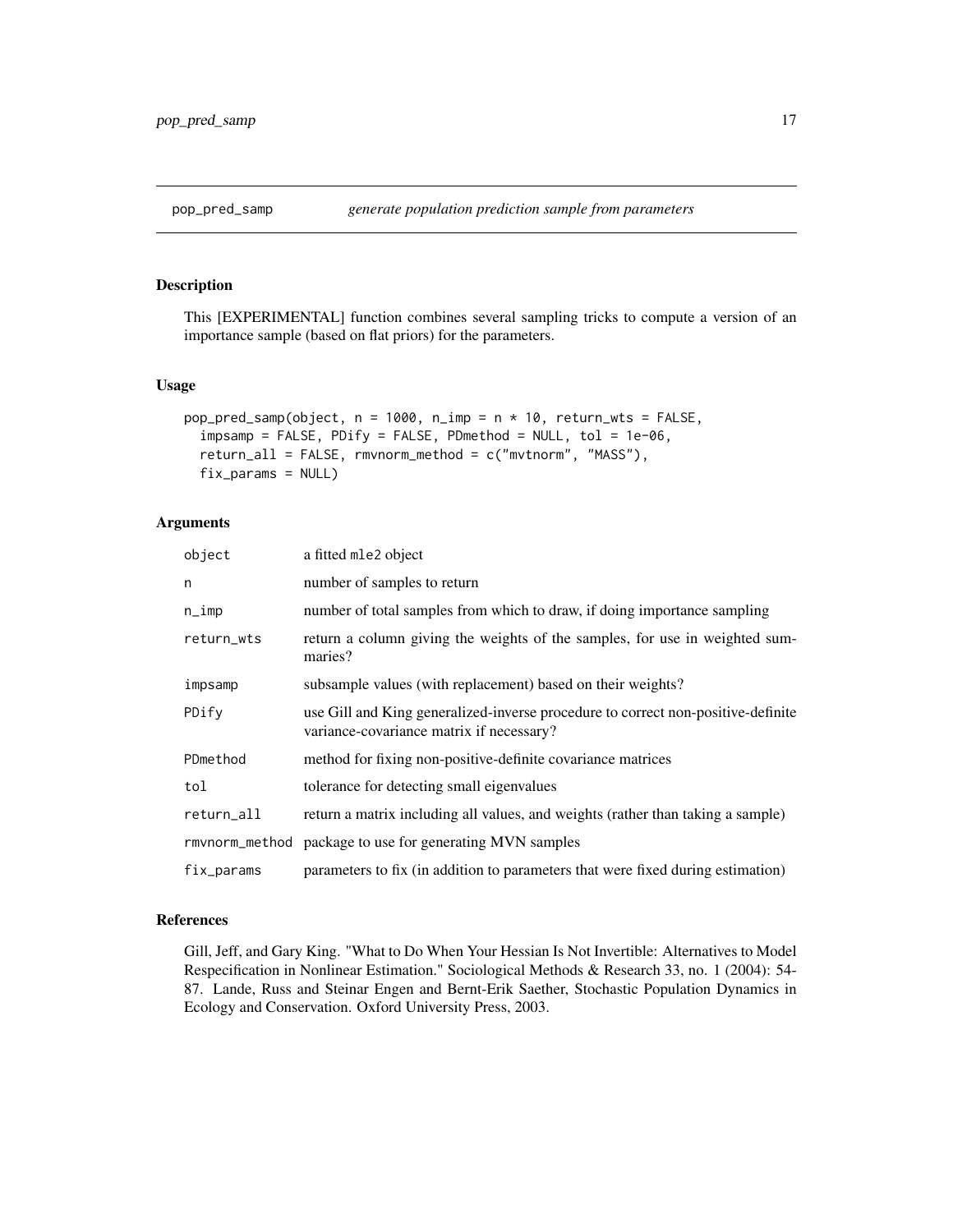<span id="page-17-0"></span>

Given an mle2 fit and an optional list of new data, return predictions (more generally, summary statistics of the predicted distribution)

# Usage

```
## S4 method for signature 'mle2'
predict(object, newdata=NULL,
                         location="mean", newparams=NULL, ...)
    ## S4 method for signature 'mle2'
simulate(object, nsim,
                         seed, newdata=NULL, newparams=NULL, ...)
    ## S4 method for signature 'mle2'
residuals(object,type=c("pearson","response"),
                   location="mean",...)
```
#### Arguments

| object    | an mle2 object                                   |
|-----------|--------------------------------------------------|
| newdata   | optional list of new data                        |
| newparams | optional vector of new parameters                |
| location  | name of the summary statistic to return          |
| nsim      | number of simulations                            |
| seed      | random number seed                               |
| type      | residuals type                                   |
|           | additional arguments (for generic compatibility) |

# Methods

 $x = "mle2"$  an mle2 fit

# Note

For some models (e.g. constant models), predict may return a single value rather than a vector of the appropriate length.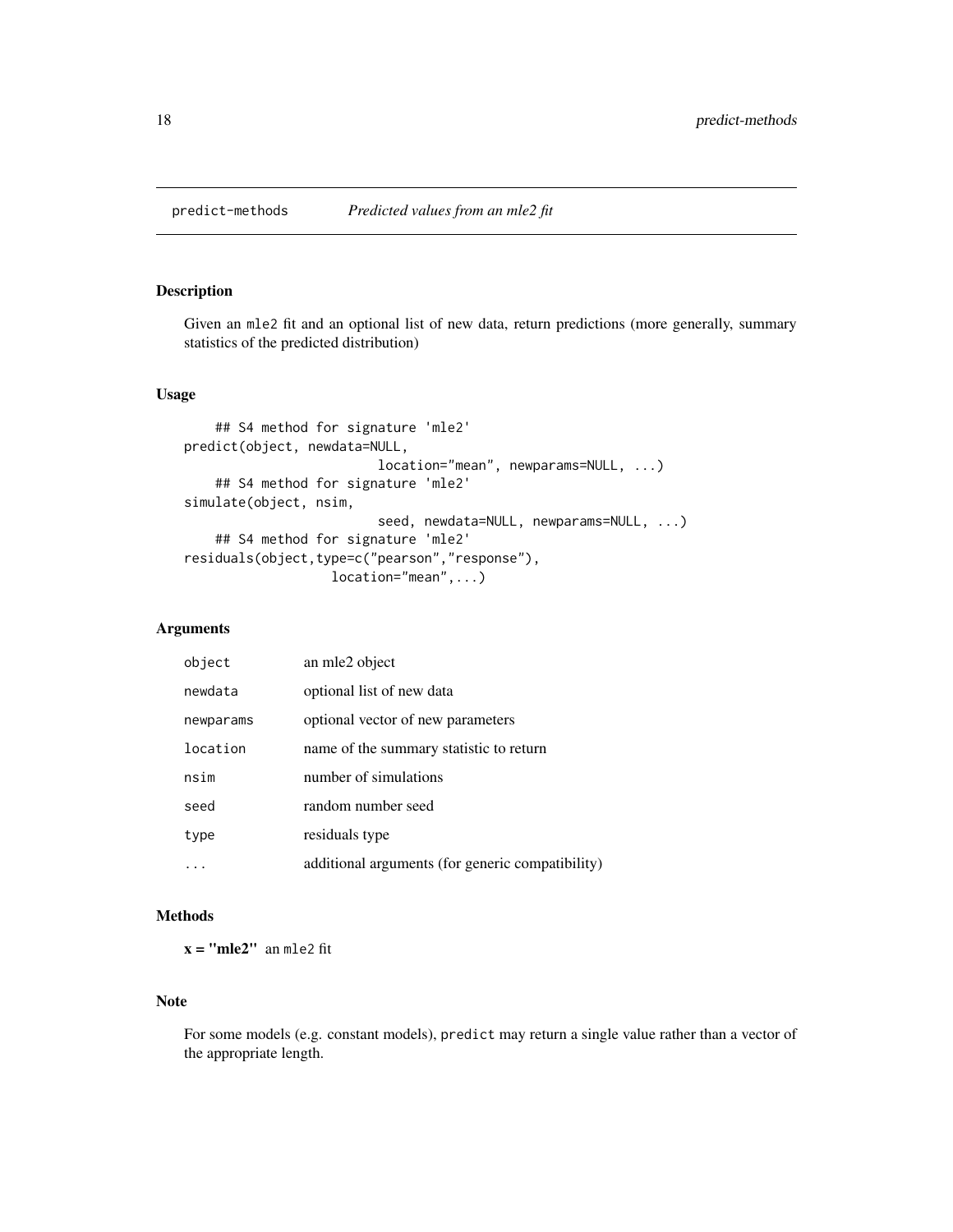# <span id="page-18-0"></span>profile-methods 19

#### Examples

```
set.seed(1002)
1ymax \leq -c(0,2)lhalf <-0x \leftarrow runif(200)g <- factor(rep(c("a","b"),each=100))
y <- rnbinom(200,mu=exp(lymax[g])/(1+x/exp(lhalf)),size=2)
dat \leq data.frame(y,g,x)
fit3 <- mle2(y~dnbinom(mu=exp(lymax)/(1+x/exp(lhalf)),size=exp(logk)),
    parameters=list(lymax~g),
    start=list(lymax=0,lhalf=0,logk=0),
data=dat)
plot(y~x,col=g)
## true curves
curve(exp(0)/(1+x/exp(0)),add=TRUE)
curve(exp(2)/(1+x/exp(0)),col=2,add=TRUE)
## model predictions
xvec = seq(0, 1, length=100)lines(xvec,predict(fit3,newdata=list(g=factor(rep("a",100),levels=c("a","b")),
                                x = xvec), col=1, lty=2lines(xvec,predict(fit3,newdata=list(g=factor(rep("b",100),levels=c("a","b")),
                                x = x \vee e), col=2, lty=2## comparing automatic and manual predictions
p1 = predict(fit3)
p2A =with(as.list(coef(fit3)),exp(`lymax.(Intercept)`)/(1+x[1:100]/exp(lhalf)))
p2B =with(as.list(coef(fit3)),exp(`lymax.(Intercept)`+lymax.gb)/(1+x[101:200]/exp(lhalf)))
all(p1 == c(p2A, p2B))##
simulate(fit3)
```
<span id="page-18-1"></span>profile-methods *Likelihood profiles*

## <span id="page-18-2"></span>Description

Compute likelihood profiles for a fitted model

#### Usage

```
proffun(fitted, which = 1:p, maxsteps = 100,
                    alpha = 0.01, zmax = sqrt(qchisq(1 - alpha/2, p)),
                    del = zmax/5, trace = FALSE, skiperrs=TRUE,
                    std.err,
```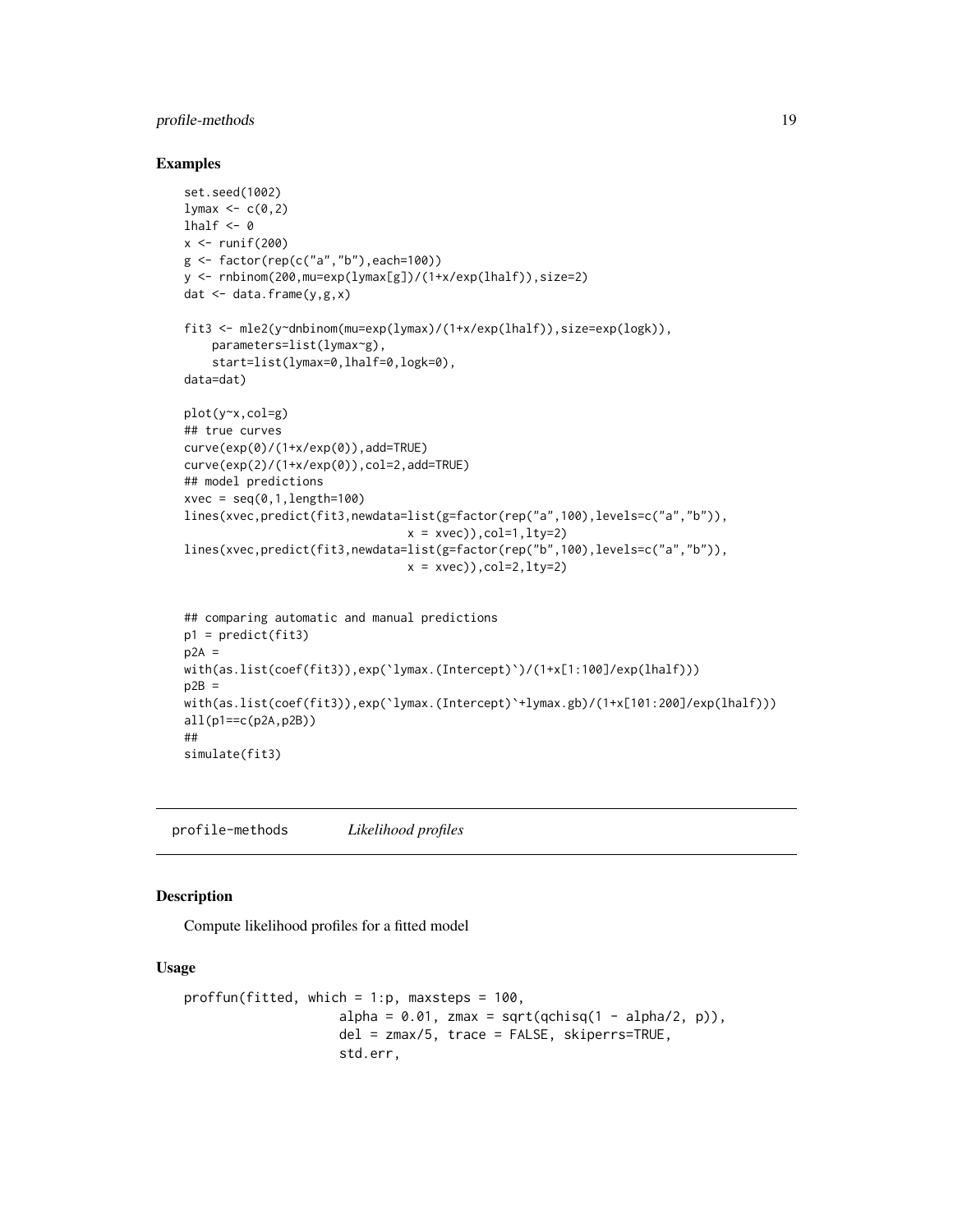```
tol.newmin = 0.001, debug=FALSE,
                    prof.lower, prof.upper,
                    skip.hessian = TRUE,
                    continuation = c("none","naive","linear"),
                    try_harder=FALSE, ...)
## S4 method for signature 'mle2'
profile(fitted, ...)
```
# Arguments

| fitted       | A fitted maximum likelihood model of class "mle2"                                                                                                                                                                                                                     |
|--------------|-----------------------------------------------------------------------------------------------------------------------------------------------------------------------------------------------------------------------------------------------------------------------|
| which        | a numeric or character vector describing which parameters to profile (default is<br>to profile all parameters)                                                                                                                                                        |
| maxsteps     | maximum number of steps to take looking for an upper value of the negative<br>log-likelihood                                                                                                                                                                          |
| alpha        | maximum (two-sided) likelihood ratio test confidence level to find                                                                                                                                                                                                    |
| $z$ ma $x$   | maximum value of signed square root of deviance difference to find (default<br>value corresponds to a 2-tailed chi-squared test at level alpha)                                                                                                                       |
| del          | step size for profiling                                                                                                                                                                                                                                               |
| trace        | (logical) produce tracing output?                                                                                                                                                                                                                                     |
| skiperrs     | (logical) ignore errors produced during profiling?                                                                                                                                                                                                                    |
| std.err      | Optional numeric vector of standard errors, for cases when the Hessian is badly<br>behaved. Will be replicated if necessary, and NA values will be replaced by the<br>corresponding values from the fit summary                                                       |
| tol.newmin   | tolerance for diagnosing a new minimum below the minimum deviance esti-<br>mated in initial fit is found                                                                                                                                                              |
| debug        | (logical) debugging output?                                                                                                                                                                                                                                           |
| prof.lower   | optional vector of lower bounds for profiles                                                                                                                                                                                                                          |
| prof.upper   | optional vector of upper bounds for profiles                                                                                                                                                                                                                          |
| continuation | use continuation method to set starting values? "none" sets starting values to<br>best fit; "naive" sets starting values to those of previous profiling fit; "linear"<br>(not yet implemented) would use linear extrapolation from the previous two<br>profiling fits |
| skip.hessian | skip hessian (defunct?)                                                                                                                                                                                                                                               |
| try_harder   | (logical) ignore NA and flat spots in the profile, try to continue anyway?                                                                                                                                                                                            |
| $\cdots$     | additional arguments (not used)                                                                                                                                                                                                                                       |

# Details

proffun is the guts of the profile method, exposed so that other packages can use it directly. See the vignette (vignette("mle2",package="bbmle")) for more technical details of how profil-

ing is done.

# See Also

[profile.mle-class](#page-0-0)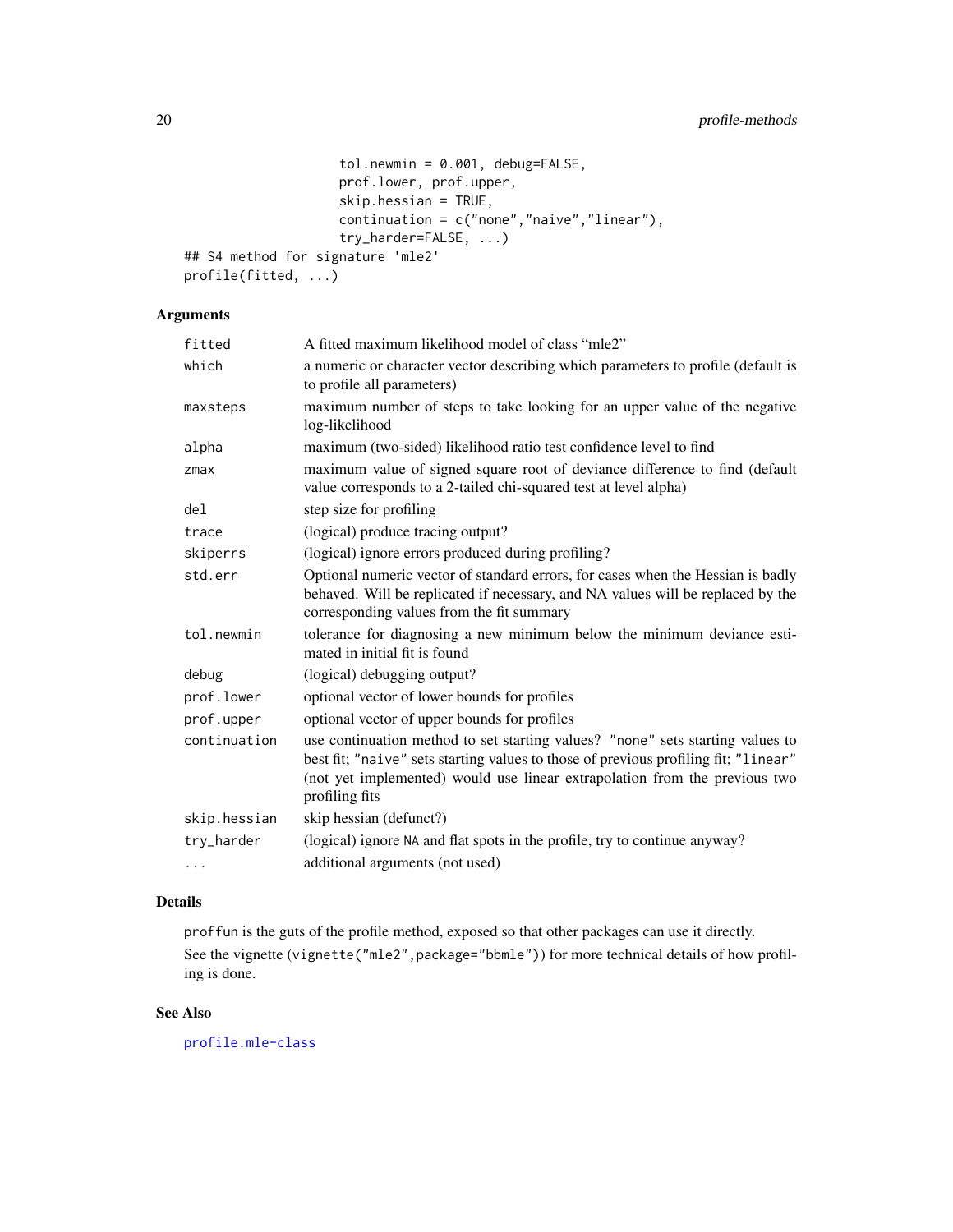<span id="page-20-1"></span><span id="page-20-0"></span>profile.mle2-class *Methods for likelihood profiles*

#### Description

Definition of the mle2 likelihood profile class, and applicable methods

#### Usage

```
## S4 method for signature 'profile.mle2'
plot(x,
   levels, which=1:p, conf = c(99, 95, 90, 80, 50)/100,
   plot.confstr = TRUE,
   confstr = NULL, absVal = TRUE, add = FALSE,
   col.minval="green", lty.minval=2,
   col.conf="magenta", lty.conf=2,
   col.prof="blue", lty.prof=1,
   xlabs=nm, ylab="z",
   onepage=TRUE,
   ask=((prod(par("mfcol")) < length(which)) && dev.interactive() &&
               !onepage),
   show.points=FALSE,
   main, xlim, ylim, ...)
## S4 method for signature 'mle2'
confint(object, parm, level = 0.95, method,
          trace=FALSE,quietly=!interactive(),
          tol.newmin=0.001,...)
## S4 method for signature 'profile.mle2'
confint(object, parm, level = 0.95, trace=FALSE, ...)
```
#### Arguments

| $\times$ | An object of class profile.mle2                                                                                                                                                                                                               |
|----------|-----------------------------------------------------------------------------------------------------------------------------------------------------------------------------------------------------------------------------------------------|
| object   | An object of class mle2 or profile.mle2 (as appropriate)                                                                                                                                                                                      |
| levels   | levels at which to plot likelihood cutoffs (set by conf by default)                                                                                                                                                                           |
| level    | level at which to compute confidence interval                                                                                                                                                                                                 |
| which    | (numeric or character) which parameter profiles to plot                                                                                                                                                                                       |
| parm     | (numeric or character) which parameter(s) to find confidence intervals for                                                                                                                                                                    |
| method   | (character) "spline", "uniroot", or "quad", for spline-extrapolation-based (de-<br>fault), root-finding, or quadratic confidence intervals. By default it uses the<br>value of $mle2.$ options ("confint") – the factory setting is "spline". |
| trace    | trace progress of confidence interval calculation when using 'uniroot' method?                                                                                                                                                                |
| conf     | (1-alpha) levels at which to plot likelihood cutoffs/confidence intervals                                                                                                                                                                     |
| quietly  | (logical) suppress "Profiling " message when computing profile to get confi-<br>dence interval?                                                                                                                                               |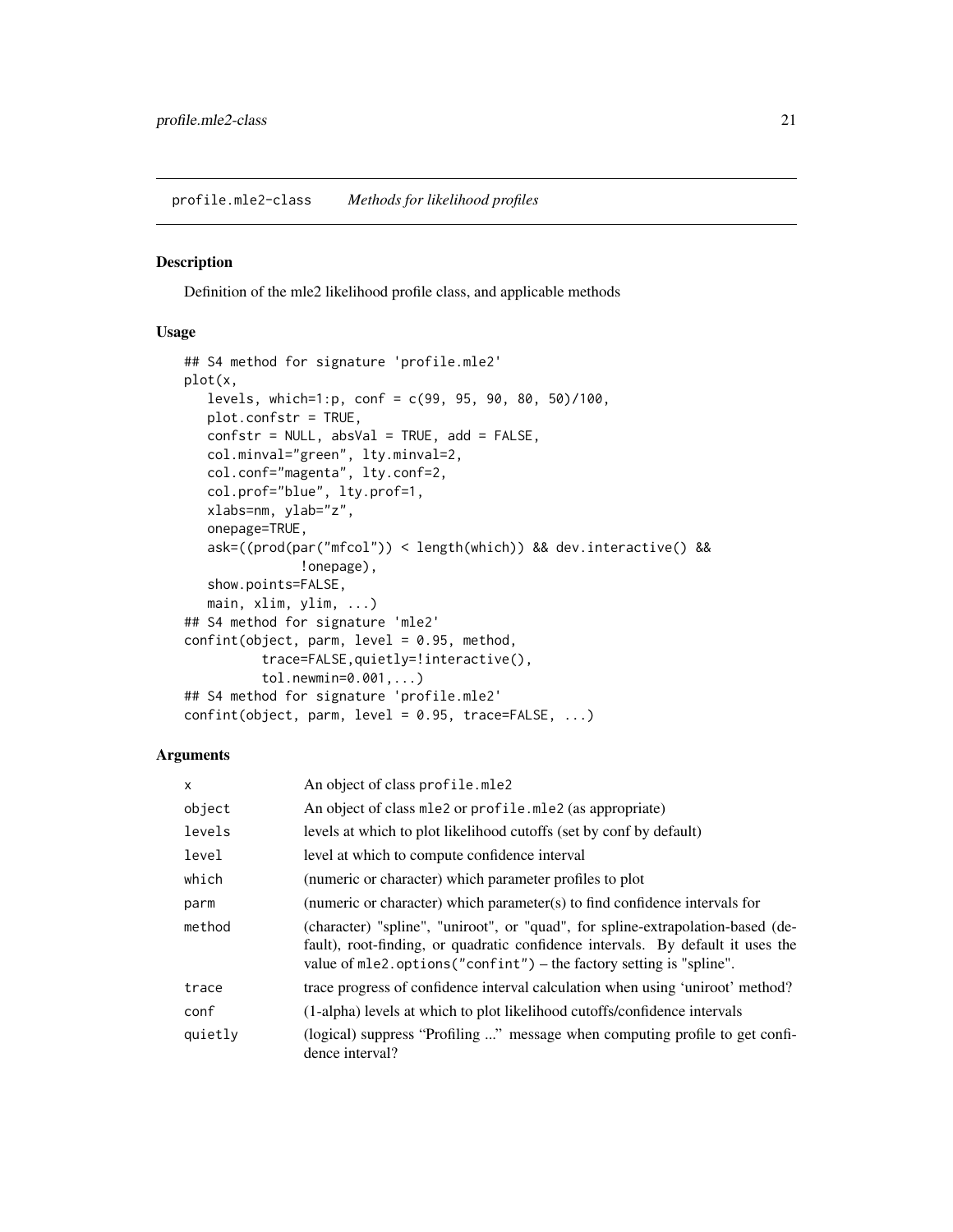| tol.newmin   | see profile-methods                                                                                                    |
|--------------|------------------------------------------------------------------------------------------------------------------------|
| plot.confstr | (logical) plot labels showing confidence levels?                                                                       |
| confstr      | (character) labels for confidence levels (by default, constructed from conf levels)                                    |
| absVal       | (logical) plot absolute values of signed square root deviance difference ("V" plot<br>rather than straight-line plot)? |
| add          | (logical) add profile to existing graph?                                                                               |
| col.minval   | color for minimum line                                                                                                 |
| lty.minval   | line type for minimum line                                                                                             |
| col.conf     | color for confidence intervals                                                                                         |
| lty.conf     | line type for confidence intervals                                                                                     |
| col.prof     | color for profile                                                                                                      |
| lty.prof     | line type for profile                                                                                                  |
| xlabs        | x labels                                                                                                               |
| ylab         | y label                                                                                                                |
| onepage      | (logical) plot all profiles on one page, adjusting par(mfcol) as necessary?                                            |
| ask          | (logical) pause for user input between plots?                                                                          |
| show.points  | (logical) show computed profile points as well as interpolated spline?                                                 |
| main         | (logical) main title                                                                                                   |
| xlim         | x limits                                                                                                               |
| ylim         | y limits                                                                                                               |
| $\cdots$     | other arguments                                                                                                        |

#### Details

The default confidence interval calculation computes a likelihood profile and uses the points therein, or uses the computed points in an existing profile.mle2 object, to construct an interpolation spline (which by default has three times as many points as were in the original set of profile points). It then uses linear interpolation between these interpolated points (!)

# Objects from the Class

Objects can be created by calls of the form new ("profile.mle2", ...), but most often by invoking profile on an "mle2" object.

# Slots

profile: Object of class "list". List of profiles, one for each requested parameter. Each profile is a data frame with the first column called z being the signed square root of the deviance, and the others being the parameters with names prefixed by par.vals.

summary: Object of class "summary.mle2". Summary of object being profiled.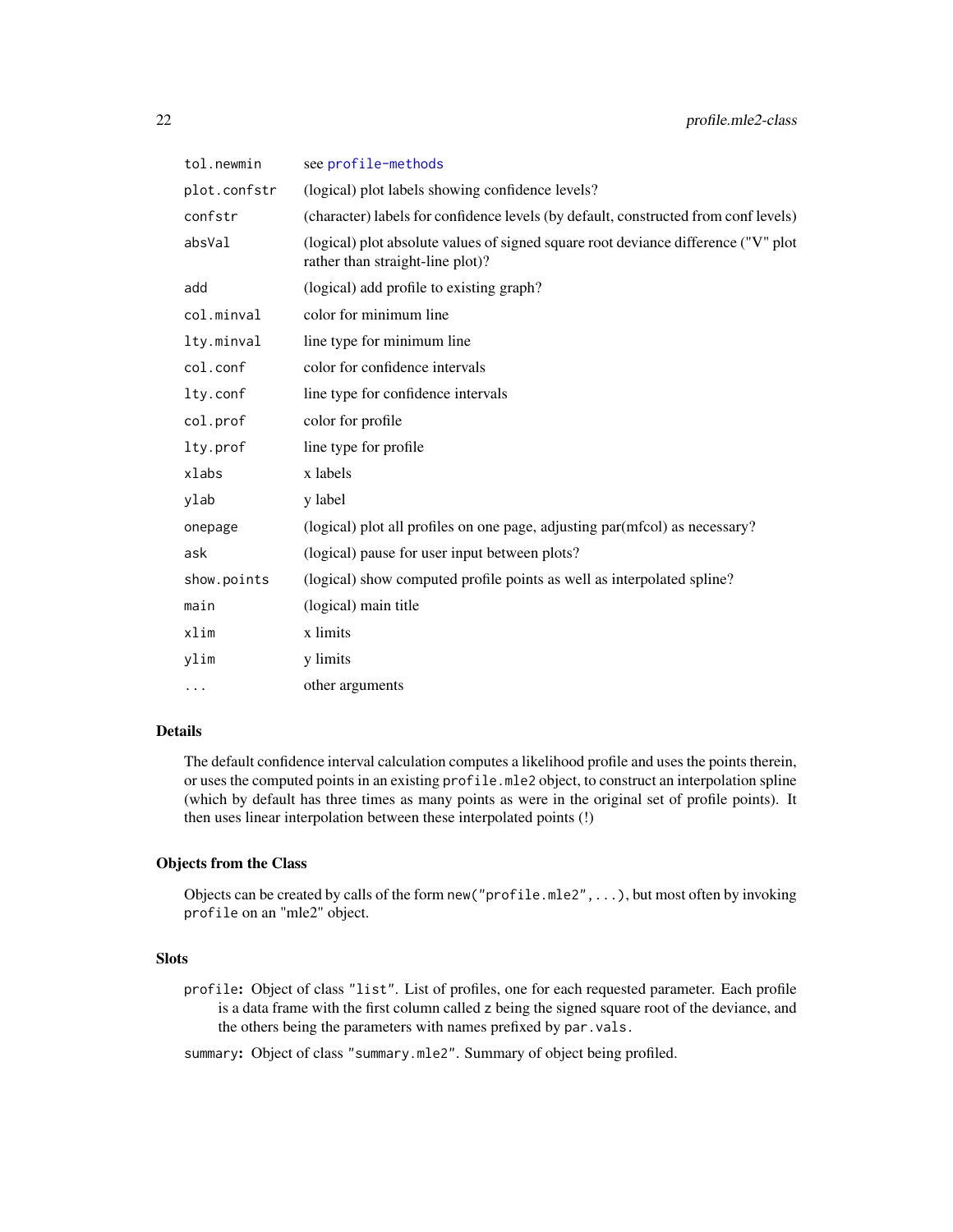#### <span id="page-22-0"></span>Methods

confint signature(object = "profile.mle2"): Use profile to generate approximate confidence intervals for parameters.

plot signature( $x = "profile.mle2", y = "missing"$ ): Plot profiles for each parameter.

summary signature( $x = "profile.mle2"$ ): Plot profiles for each parameter.

show signature(object = "profile.mle2"): Show object.

#### See Also

[mle2](#page-8-1), [mle2-class](#page-12-1), [summary.mle2-class](#page-29-1)

#### Examples

```
x \le -0.10y <- c(26, 17, 13, 12, 20, 5, 9, 8, 5, 4, 8)
d \leq data.frame(x, y)## we have a choice here: (1) don't impose boundaries on the parameters,
## put up with warning messages about NaN values:
fit1 <- mle2(y~dpois(lambda=ymax/(1+x/xhalf)),
     start=list(ymax=1,xhalf=1),
     data=d)
p1 <- suppressWarnings(profile(fit1))
plot(p1,main=c("first","second"),
     xlab=c(~y[max],~x[1/2]),ylab="Signed square root deviance",
     show.points=TRUE)
suppressWarnings(confint(fit1)) ## recomputes profile
confint(p1) ## operates on existing profile
suppressWarnings(confint(fit1,method="uniroot"))
## alternatively, we can use box constraints to keep ourselves
## to positive parameter values ...
fit2 <- update(fit1,method="L-BFGS-B",lower=c(ymax=0.001,xhalf=0.001))
## Not run:
p2 <- profile(fit2)
plot(p2,show.points=TRUE)
## but the fit for ymax is just bad enough that the spline gets wonky
confint(p2) ## now we get a warning
confint(fit2,method="uniroot")
## bobyqa is a better-behaved bounded optimizer ...
## BUT recent (development, 2012.5.24) versions of
## optimx no longer allow single-parameter fits!
if (require(optimx)) {
  fit3 <- update(fit1,
      optimizer="optimx",
      method="bobyqa",lower=c(ymax=0.001,xhalf=0.001))
   p3 <- profile(fit3)
   plot(p3,show.points=TRUE)
  confint(p3)
}
```
## End(Not run)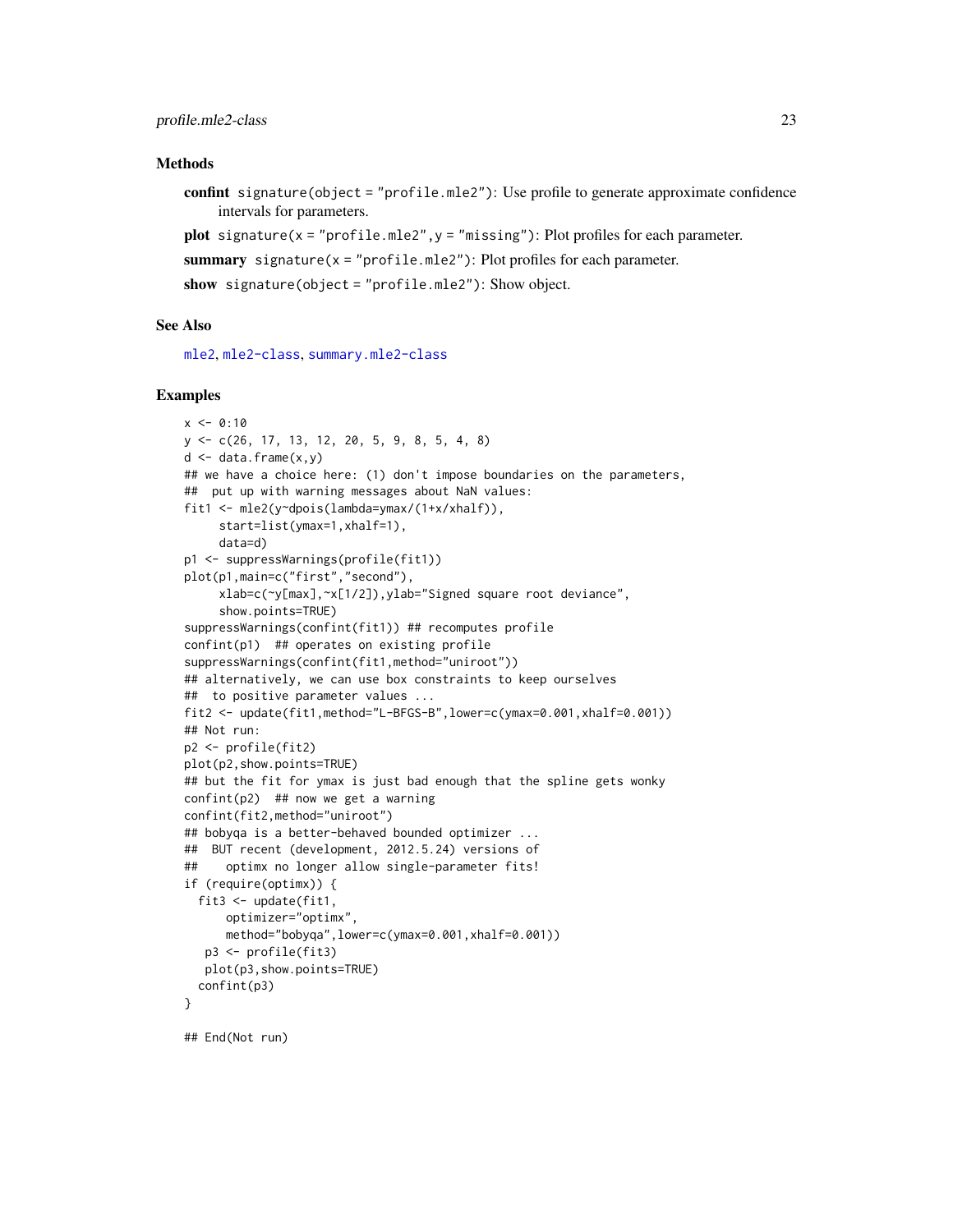<span id="page-23-0"></span>

reshapes a vector according to a list template

#### Usage

relist2(v, l)

#### Arguments

| vector, probably numeric, of values to reshape |
|------------------------------------------------|
| template list giving structure                 |

#### Details

attempts to coerce v into a list with the same structure and names as l

#### Value

a list with values corresponding to v and structure corresponding to l

# Author(s)

Ben Bolker

# Examples

```
l = list(b=1,c=2:5,d=matrix(1:4,nrow=2))
relist2(1:9,l)
```
sbinom *Abstract definitions of distributions*

# Description

Functions returning values for summary statistics (mean, median, etc.) of distributions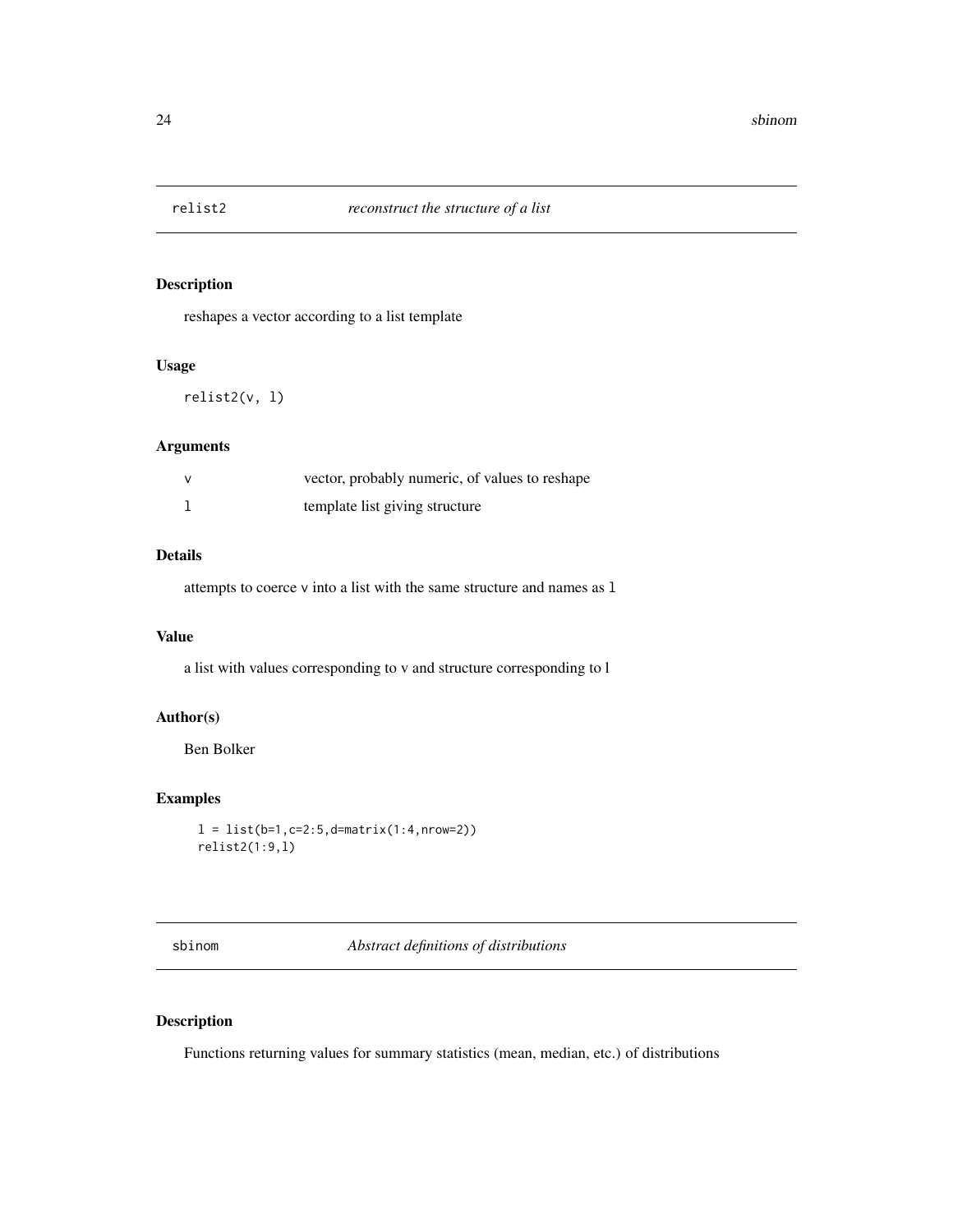#### <span id="page-24-0"></span>sbinom 25

# Usage

```
sbeta(shape1, shape2)
sbetabinom(size, prob, theta)
sbinom(size, prob)
snbinom(size, prob, mu)
snorm(mean, sd)
spois(lambda)
slnorm(meanlog, sdlog)
```
# Arguments

| prob    | probability as defined for dbinom, dnbinom, or beta-binomial distribution (dbetabinom<br>in the emdbook package)             |
|---------|------------------------------------------------------------------------------------------------------------------------------|
| size    | size parameter as defined for dbinom or dbetabinom in the emdbook package,<br>or size/overdispersion parameter as in dnbinom |
| mean    | mean parameter as defined for dnorm                                                                                          |
| mu      | mean parameter as defined for dnbinom                                                                                        |
| sd      | standard deviation parameter as defined for dnorm                                                                            |
| shape1  | shape parameter for dbeta                                                                                                    |
| shape2  | shape parameter for dbeta                                                                                                    |
| lambda  | rate parameter as defined for dpois                                                                                          |
| theta   | overdispersion parameter for beta-binomial (see dbetabinom in the emdbook<br>package)                                        |
| meanlog | as defined for dlnorm                                                                                                        |
| sdlog   | as defined for dlnorm                                                                                                        |
|         |                                                                                                                              |

# Value

| title        | name of the distribution                           |
|--------------|----------------------------------------------------|
| [parameters] | input parameters for the distribution              |
| mean         | theoretical mean of the distribution               |
| median       | theoretical median of the distribution             |
| mode         | theoretical mode of the distribution               |
| variance     | theoretical variance of the distribution           |
| sd           | theoretical standard deviation of the distribution |

# Note

these definitions are tentative, subject to change as I figure this out better. Perhaps construct functions that return functions? Strip down results? Do more automatically?

# Author(s)

Ben Bolker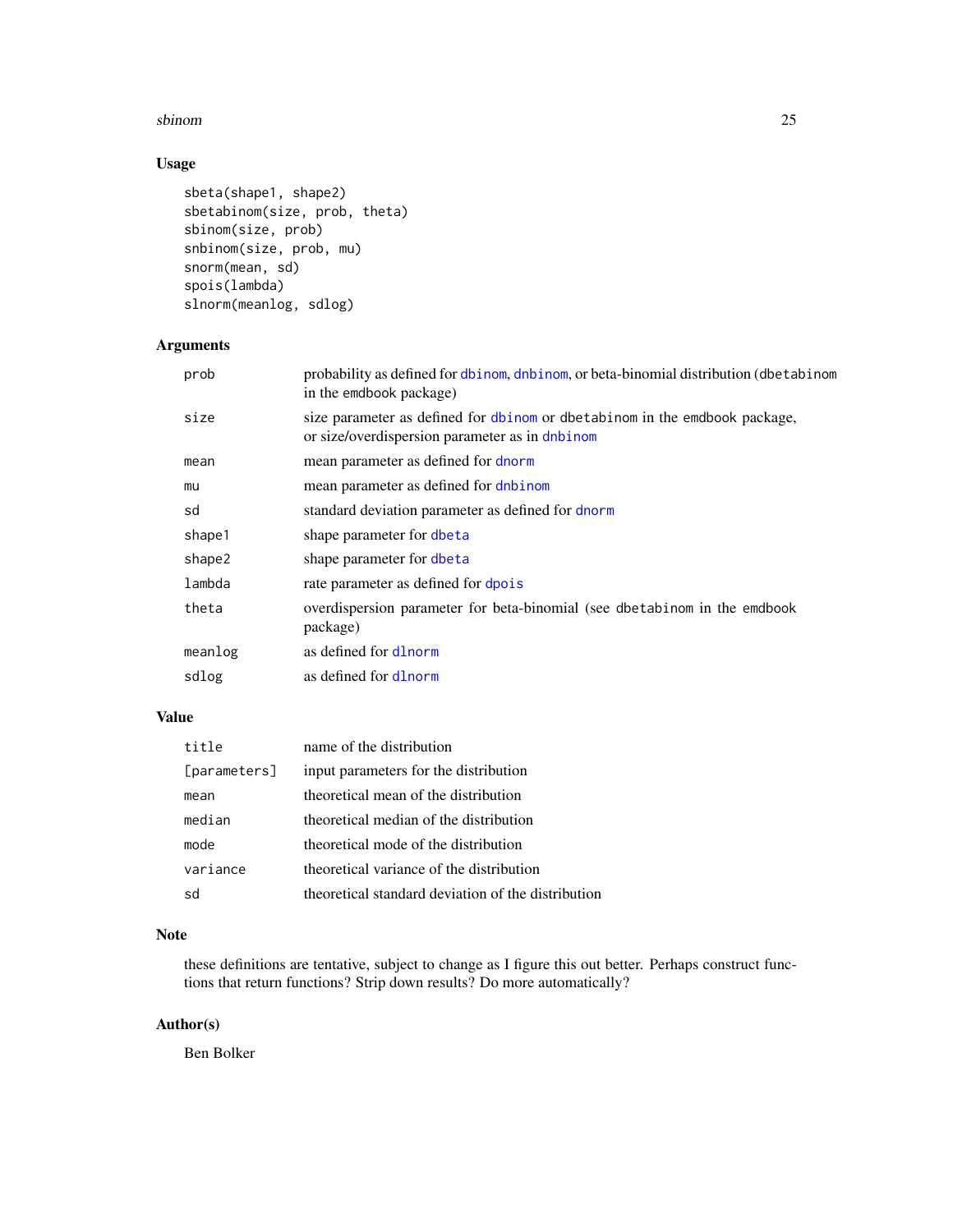# See Also

[dbinom](#page-0-0), [dpois](#page-0-0), [dnorm](#page-0-0), [dnbinom](#page-0-0)

#### Examples

```
sbinom(prob=0.2,size=10)
snbinom(mu=2,size=1.2)
```
# slice *Calculate likelihood "slices"*

# Description

Computes cross-section(s) of a multi-dimensional likelihood surface

#### Usage

```
slice(x, dim=1, \ldots)
sliceOld(fitted, which = 1:p, maxsteps = 100,
                       alpha = 0.01, zmax = sqrt(qchisq(1 - alpha/2, p)),
                       del = zmax/5, trace = FALSE,
                       tol.newmin=0.001, ...)
slice1D(params,fun,nt=101,lower=-Inf,
                    upper=Inf,verbose=TRUE, tranges=NULL,...)
slice2D(params,fun,nt=31,lower=-Inf,
                    upper=Inf,
                    cutoff=10,verbose=TRUE,
                    tranges=NULL, ...)
slicetrans(params, params2, fun, extend=0.1, nt=401,
                       lower=-Inf, upper=Inf)
```
#### Arguments

| $\mathsf{x}$ | a fitted model object of some sort                                    |
|--------------|-----------------------------------------------------------------------|
| dim          | dimensionality of slices $(1 \text{ or } 2)$                          |
| params       | a named vector of baseline parameter values                           |
| params2      | a vector of parameter values                                          |
| fun          | an objective function                                                 |
| nt           | (integer) number of slice-steps to take                               |
| lower        | lower bound(s) $(stub?)$                                              |
| upper        | upper bound(s) $(stub?)$                                              |
| cutoff       | maximum increase in objective function to allow when computing ranges |
| extend       | (numeric) fraction by which to extend range beyond specified points   |
| verbose      | print verbose output?                                                 |

<span id="page-25-0"></span>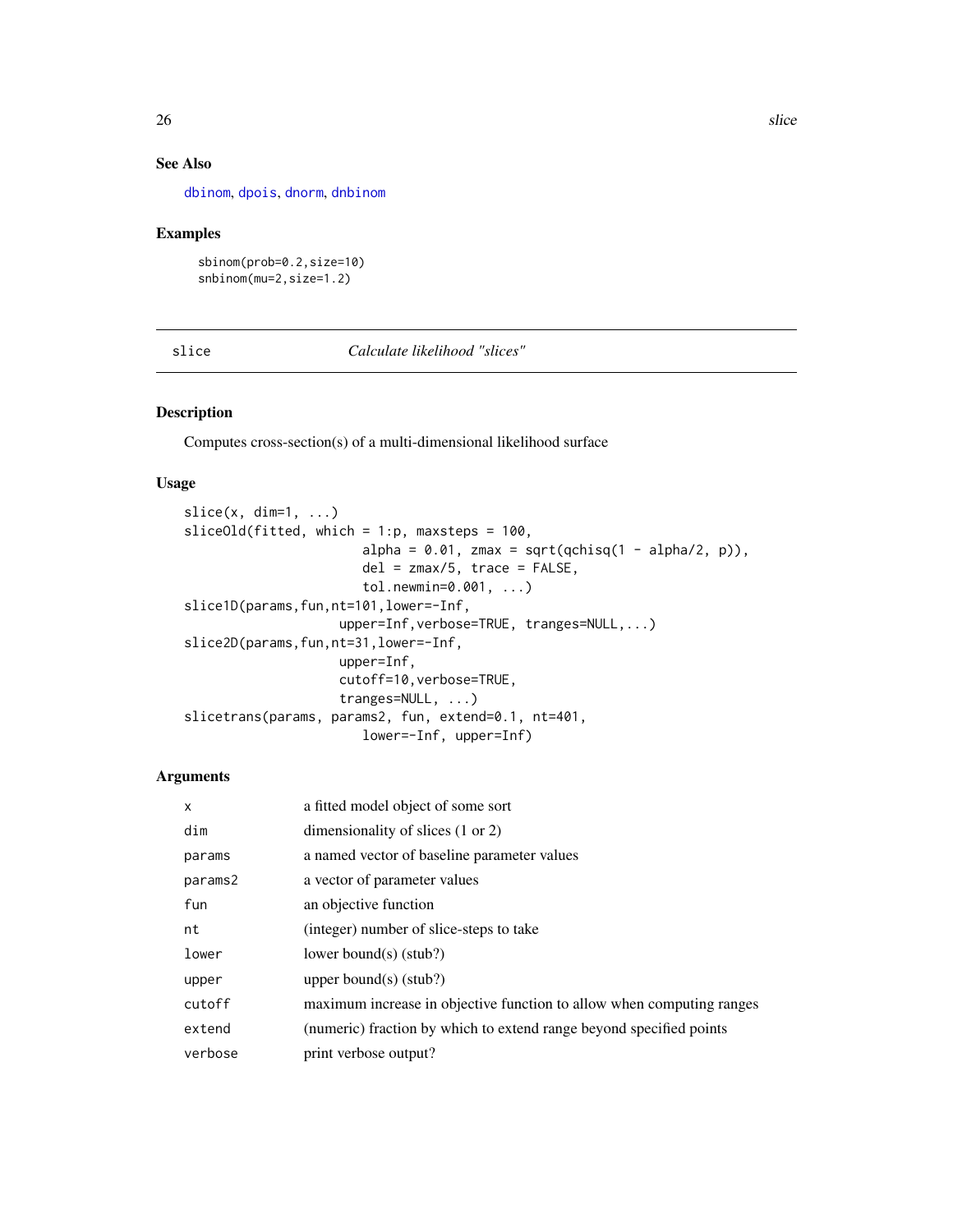<span id="page-26-0"></span>slice 27

| A fitted maximum likelihood model of class "mle2"                                                                                               |
|-------------------------------------------------------------------------------------------------------------------------------------------------|
| a numeric or character vector describing which parameters to profile (default is<br>to profile all parameters)                                  |
| maximum number of steps to take looking for an upper value of the negative<br>log-likelihood                                                    |
| maximum (two-sided) likelihood ratio test confidence level to find                                                                              |
| maximum value of signed square root of deviance difference to find (default<br>value corresponds to a 2-tailed chi-squared test at level alpha) |
| step size for profiling                                                                                                                         |
| (logical) produce tracing output?                                                                                                               |
| tolerance for diagnosing a new minimum below the minimum deviance esti-<br>mated in initial fit is found                                        |
| a two-column matrix giving lower and upper bounds for each parameter                                                                            |
| additional arguments (not used)                                                                                                                 |
|                                                                                                                                                 |

#### Details

Slices provide a lighter-weight way to explore likelihood surfaces than profiles, since they vary a single parameter rather than optimizing over all but one or two parameters.

slice is a generic method

slice1D creates one-dimensional slices, by default of all parameters of a model

- slice2D creates two-dimensional slices, by default of all pairs of parameters in a model. In each panel the closed point represents the parameters given (typically the MLEs), while the open point represents the observed minimum value within the 2D slice. If everything has gone according to plan, these points should coincide (at least up to grid precision).
- slicetrans creates a slice along a transect between two specified points in parameter space (see calcslice in the emdbook package)

# Value

An object of class slice with

slices a list of individual parameter (or parameter-pair) slices, each of which is a data frame with elements

var1 name of the first variable

var2 (for 2D slices) name of the second variable

- x parameter values
- y (for 2D slices) parameter values

z slice values

ranges a list (?) of the ranges for each parameter

params vector of baseline parameter values

dim 1 or 2

sliceOld returns instead a list with elements profile and summary (see [profile.mle2](#page-18-2))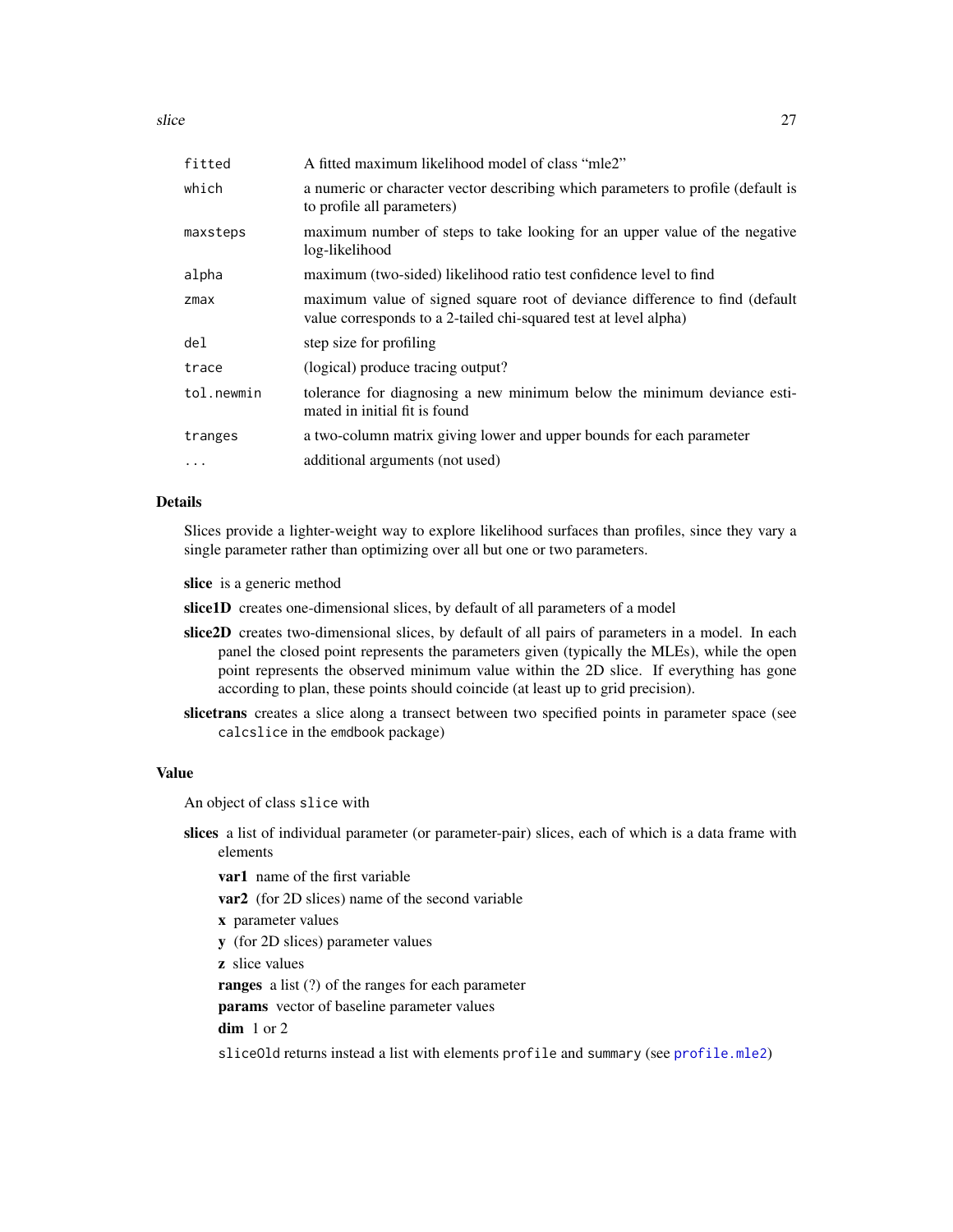#### Author(s)

Ben Bolker

#### See Also

[profile](#page-0-0)

#### Examples

```
x \le -0.10y <- c(26, 17, 13, 12, 20, 5, 9, 8, 5, 4, 8)
d \leq - data.frame(x, y)fit1 <- mle2(y~dpois(lambda=exp(lymax)/(1+x/exp(lhalf))),
   start=list(lymax=0,lhalf=0),
   data=d)
s1 <- bbmle::slice(fit1,verbose=FALSE)
s2 <- bbmle::slice(fit1,dim=2,verbose=FALSE)
require(lattice)
plot(s1)
plot(s2)
## 'transect' slice, from best-fit values to another point
st <- bbmle::slice(fit1,params2=c(5,0.5))
plot(st)
```
slice.mle2-class *likelihood-surface slices*

#### **Description**

evaluations of log-likelihood along transects in parameter space

#### Objects from the Class

Objects can be created by calls of the form new ("slice.mle2", ...). The objects are similar to likelihood profiles, but don't involve any optimization with respect to the other parameters.

#### **Slots**

profile: Object of class "list". List of slices, one for each requested parameter. Each slice is a data frame with the first column called z being the signed square root of the -2 log likelihood ratio, and the others being the parameters with names prefixed by par.vals.

summary: Object of class "summary.mle2". Summary of object being profiled.

#### Methods

```
plot signature(x = "profile.mle2",y = "missing"): Plot profiles for each parameter.
```
#### See Also

[profile.mle2-class](#page-20-1)

<span id="page-27-0"></span>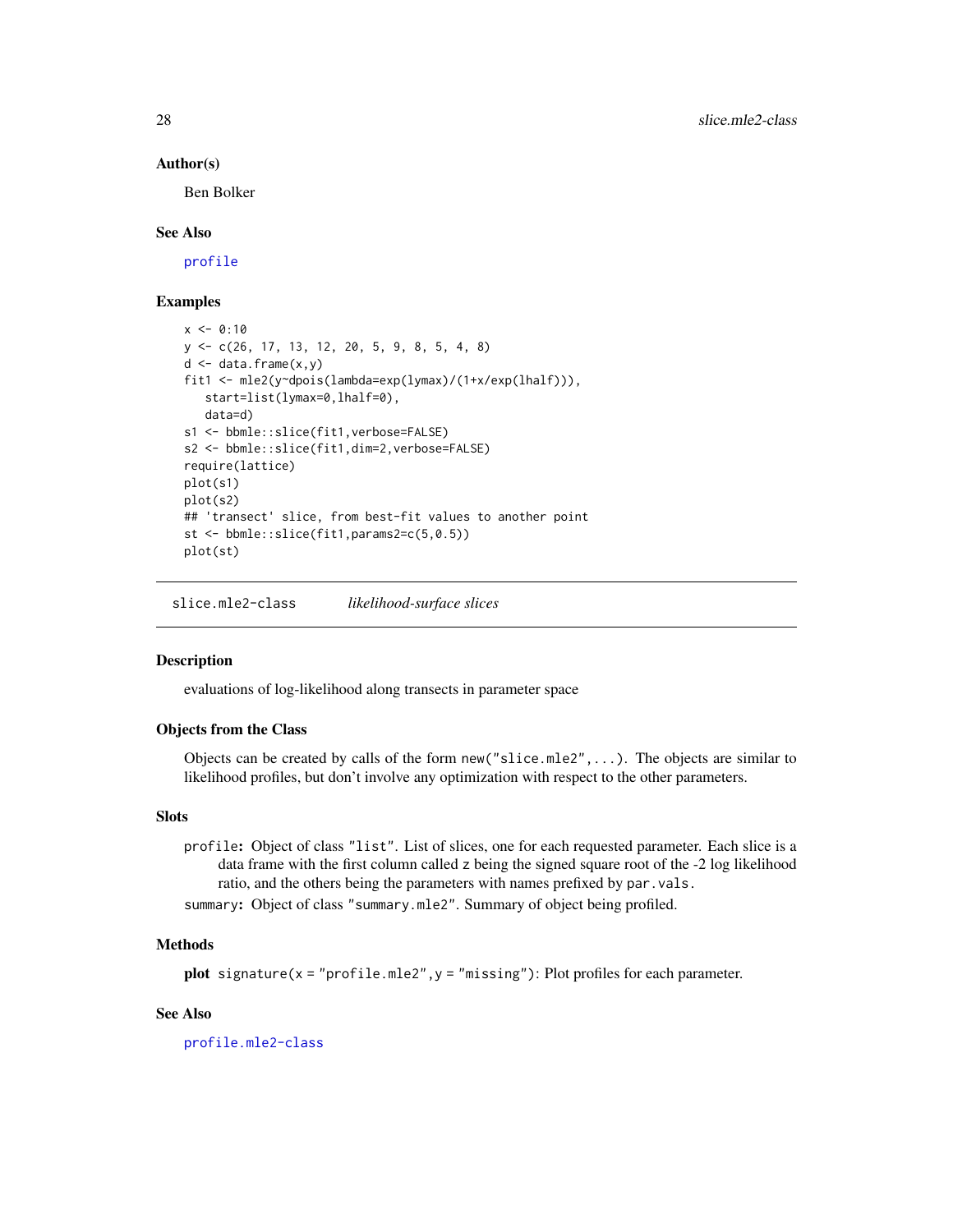<span id="page-28-0"></span>

Extended (hacked) version of strwrap: wraps a string at whitespace and plus symbols

#### Usage

```
strwrapx(x, width = 0.9 * getOption("width"), indent = 0,
exdent = 0, prefix = "", simplify = TRUE,
parsplit = "\n[ \t\n]*\n", wordsplit = "[ \t\n]")
```
#### Arguments

| $\mathsf{x}$ | a character vector, or an object which can be converted to a character vector by<br>as.character.                                                                                                                                                                                                                             |
|--------------|-------------------------------------------------------------------------------------------------------------------------------------------------------------------------------------------------------------------------------------------------------------------------------------------------------------------------------|
| width        | a positive integer giving the target column for wrapping lines in the output.                                                                                                                                                                                                                                                 |
| indent       | a non-negative integer giving the indentation of the first line in a paragraph.                                                                                                                                                                                                                                               |
| exdent       | a non-negative integer specifying the indentation of subsequent lines in para-<br>graphs.                                                                                                                                                                                                                                     |
| prefix       | a character string to be used as prefix for each line.                                                                                                                                                                                                                                                                        |
| simplify     | a logical. If TRUE, the result is a single character vector of line text; otherwise,<br>it is a list of the same length as x the elements of which are character vectors of<br>line text obtained from the corresponding element of x. (Hence, the result in the<br>former case is obtained by unlisting that of the latter.) |
| parsplit     | Regular expression describing how to split paragraphs                                                                                                                                                                                                                                                                         |
| wordsplit    | Regular expression decribing how to split words                                                                                                                                                                                                                                                                               |

#### Details

Whitespace in the input is destroyed. Double spaces after periods (thought as representing sentence ends) are preserved. Currently, possible sentence ends at line breaks are not considered specially.

Indentation is relative to the number of characters in the prefix string.

```
## Read in file 'THANKS'.
x <- paste(readLines(file.path(R.home("doc"), "THANKS")), collapse = "\n")
## Split into paragraphs and remove the first three ones
x <- unlist(strsplit(x, "\n[ \t\n]*\n"))[-(1:3)]
## Join the rest
x \leq - paste(x, collapse = "\n\n")
## Now for some fun:
writeLines(strwrap(x, width = 60))
writeLines(strwrap(x, width = 60, indent = 5))
```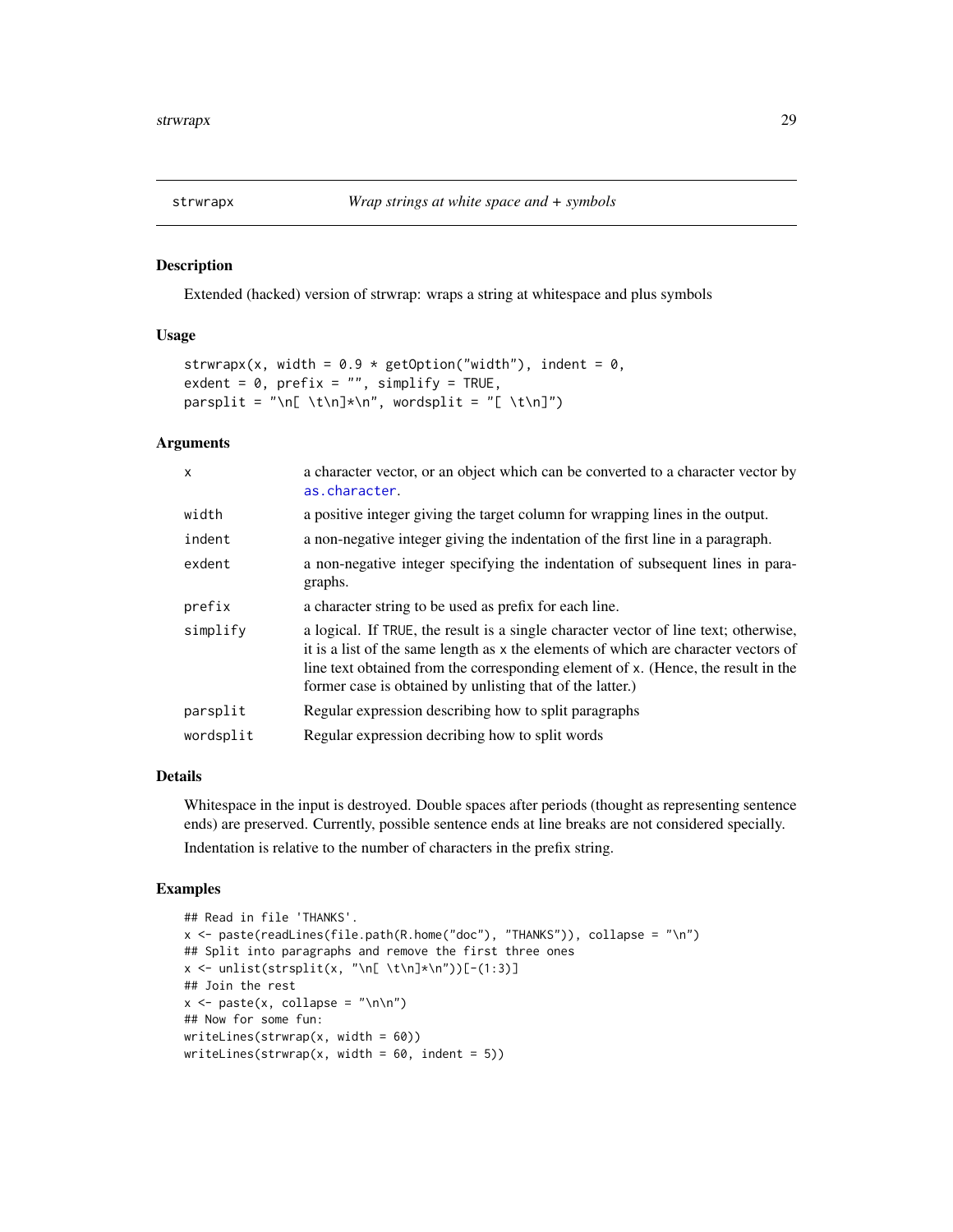```
writeLines(strwrap(x, width = 60, exdent = 5))
writeLines(strwrap(x, prefix = "THANKS> "))
## Note that messages are wrapped AT the target column indicated by
## 'width' (and not beyond it).
## From an R-devel posting by J. Hosking <jh910@juno.com>.
x <- paste(sapply(sample(10, 100, rep=TRUE),
           function(x) substring("aaaaaaaaaaa", 1, x)), collapse = " ")
sapply(10:40,
       function(m)
       c(target = m, actual = max(nchar(strwrap(x, m))))
```
<span id="page-29-1"></span>summary.mle2-class *Class "summary.mle2", summary of "mle2" objects*

#### **Description**

Extract of "mle2" object

#### Objects from the Class

Objects can be created by calls of the form new("summary.mle2",...), but most often by invoking summary on an "mle2" object. They contain values meant for printing by show.

#### **Slots**

call: Object of class "language" The call that generated the "mle2" object. coef: Object of class "matrix". Estimated coefficients and standard errors m2logL: Object of class "numeric". Minus twice the log likelihood.

#### Methods

```
show signature(object = "summary.mle2"): Pretty-prints object
coef signature(object = "summary.mle2"): Extracts the contents of the coef slot
```
# See Also

[summary](#page-0-0), [mle2](#page-8-1), [mle2-class](#page-12-1)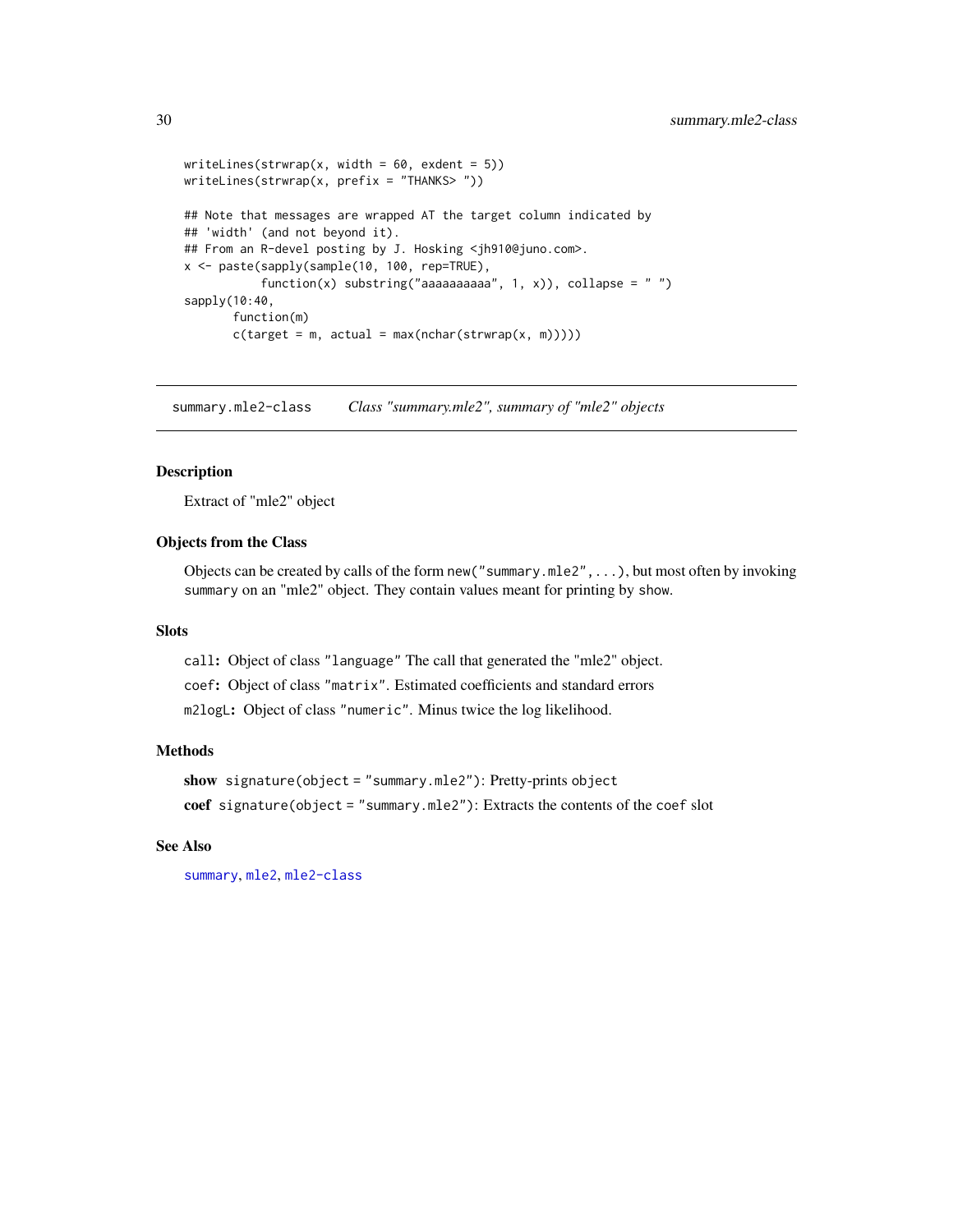# <span id="page-30-0"></span>**Index**

∗Topic character strwrapx, [29](#page-28-0) ∗Topic classes mle2-class, [13](#page-12-0) profile.mle2-class, [21](#page-20-0) slice.mle2-class, [28](#page-27-0) summary.mle2-class, [30](#page-29-0) ∗Topic distribution dnorm\_n, [6](#page-5-0) ∗Topic methods BIC-methods, [3](#page-2-0) predict-methods, [18](#page-17-0) profile-methods, [19](#page-18-0) ∗Topic misc as.data.frame.profile.mle2, [2](#page-1-0) call.to.char, [5](#page-4-0) get.mnames, [6](#page-5-0) ICtab, [7](#page-6-0) namedrop, [15](#page-14-0) parnames, [16](#page-15-0) relist2, [24](#page-23-0) sbinom, [24](#page-23-0) slice, [26](#page-25-0) ∗Topic models mle2, [9](#page-8-0) mle2.options, [14](#page-13-0) AIC,mle2-method *(*BIC-methods*)*, [3](#page-2-0) AIC-methods *(*BIC-methods*)*, [3](#page-2-0) AICc *(*BIC-methods*)*, [3](#page-2-0) AICc,ANY,mle2,logLik-method *(*BIC-methods*)*, [3](#page-2-0) AICc,ANY-method *(*BIC-methods*)*, [3](#page-2-0) AICc,logLik-method *(*BIC-methods*)*, [3](#page-2-0) AICc,mle2-method *(*BIC-methods*)*, [3](#page-2-0) AICc-methods *(*BIC-methods*)*, [3](#page-2-0) AICctab *(*ICtab*)*, [7](#page-6-0) AICtab *(*ICtab*)*, [7](#page-6-0) anova,mle2-method *(*BIC-methods*)*, [3](#page-2-0) as.character, *[29](#page-28-0)*

as.data.frame.profile.mle2, [2](#page-1-0) BIC-methods, [3](#page-2-0) BICtab *(*ICtab*)*, [7](#page-6-0) calc\_mle2\_function *(*mle2*)*, [9](#page-8-0) call.to.char, [5](#page-4-0) coef,mle2-method *(*mle2-class*)*, [13](#page-12-0) coef,summary.mle2-method *(*summary.mle2-class*)*, [30](#page-29-0) coerce,mle,mle2-method *(*mle2-class*)*, [13](#page-12-0) coerce,profile.mle2,data.frame-method *(*as.data.frame.profile.mle2*)*, [2](#page-1-0) coerce,profile.mle2-method *(*as.data.frame.profile.mle2*)*, [2](#page-1-0) confint,mle2-method *(*profile.mle2-class*)*, [21](#page-20-0) confint,profile.mle2-method *(*profile.mle2-class*)*, [21](#page-20-0) confint.mle2 *(*profile.mle2-class*)*, [21](#page-20-0) constrOptim, *[11](#page-10-0)*

dbeta, *[25](#page-24-0)* dbinom, *[25,](#page-24-0) [26](#page-25-0)* deviance,mle2-method *(*mle2-class*)*, [13](#page-12-0) dlnorm, *[25](#page-24-0)* dnbinom, *[25,](#page-24-0) [26](#page-25-0)* dnorm, *[25,](#page-24-0) [26](#page-25-0)* dnorm<sub>n</sub>. [6](#page-5-0) dpois, *[25,](#page-24-0) [26](#page-25-0)*

format.pval, *[8](#page-7-0)* formula,mle2-method *(*mle2-class*)*, [13](#page-12-0)

get.mnames, [6](#page-5-0) gfun *(*predict-methods*)*, [18](#page-17-0) ginv, *[10](#page-9-0)*

hessian, *[10](#page-9-0)*

ICtab, [7](#page-6-0)